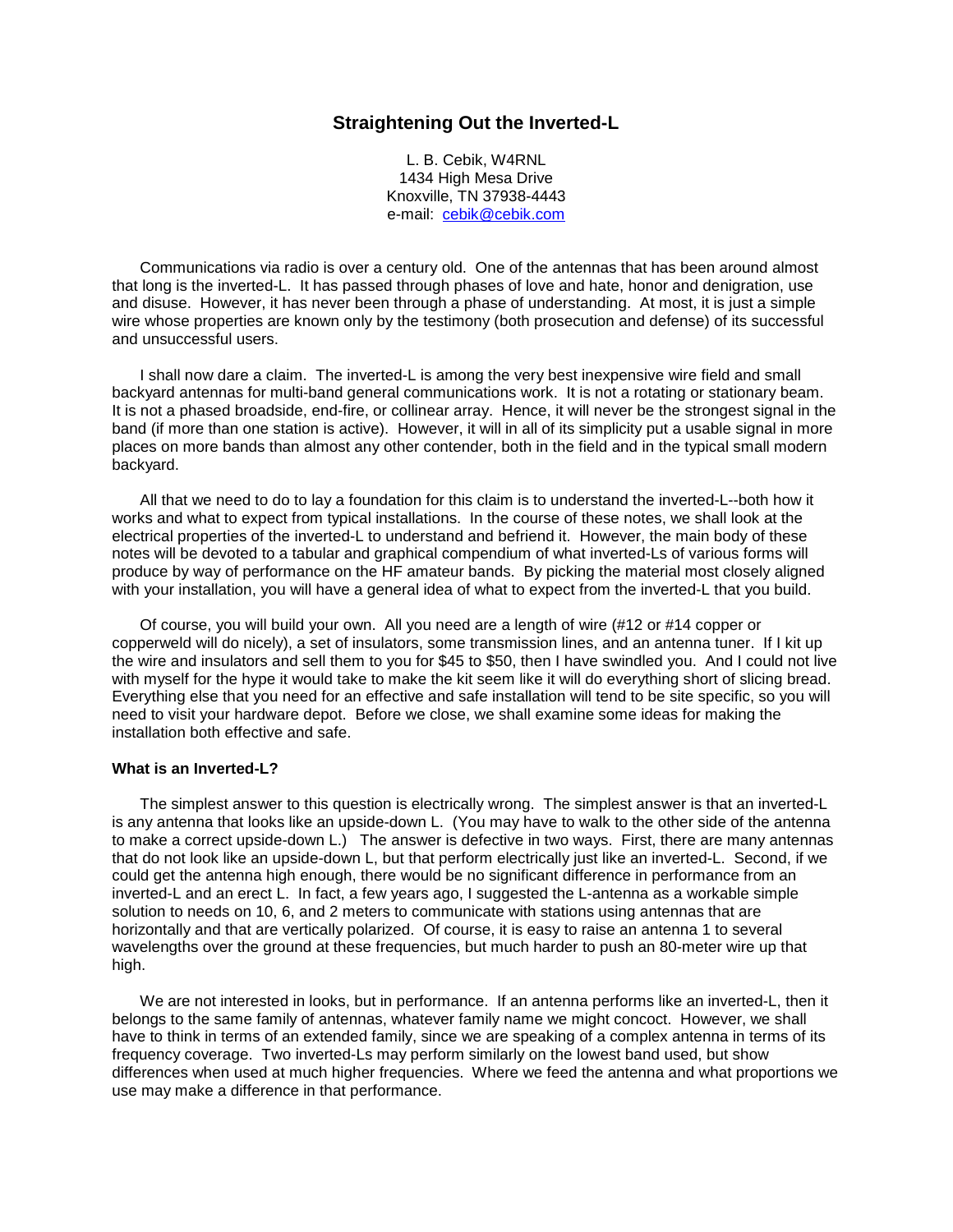

**Fig. 1** shows some of the members of the family. The upper family branch form distinctly L-shaped antennas. The center-fed doublet type normally uses a center feedpoint relative to the overall wire length. However, the base-fed types may bend over at almost any point along the way. We might even curl the horizontal portion. The DDRR car-rooftop antenna of past years is a variety of inverted-L.

The sloping wires seem a strange addition to the group of inverted-Ls, because they lack a definite bend. However, as a first attempt to imagine why they belong to the family, imagine one of the upper antennas being stretched slowly by the far end of the horizontal wire. The angle would become shallower as we continued pulling the antenna until it formed a straight line. However, in the process, it would not lose the basic electrical properties that made it an inverted-L in the first place.

The property that makes the inverted-L what it is as a multi-band antenna is the fact that it has visible or virtual horizontal and vertical parts that give the radiation pattern both vertical and horizontal components. As we change frequency, one or the other component may dominate, but both will be present. Except for wholly negligible remnant components created by ground reflections, a true horizontal dipole has only a horizontal component to its field, while a vertical monopole has only a vertical component to its field. The inverted-L and its cousin, the sloping wire, have both.

You may instantly cry out that the inverted-V also has both components, especially when the sides droop 45 degrees downward from the horizontal line of a standard dipole. You would be correct. In fact, the inverted V (and the erect V) as well as the inverted (and erect) L belong to the same even more extended family. Not a member of this family is the quadrant antenna, one that bends in the middle on a 90-degree angle but remains parallel to the ground. That antenna has only a horizontal component.

In the HF region, where most communications involve ionospheric reactions, the vertical and horizontal components join and skew so that what comes down is randomly polarized. However, that does not make the initial components meaningless. They play an important, if not determinant role in the transmitting and receiving patterns of the antenna. And those patterns make up the core of my starting claim about the utility of the inverted-L for general communications.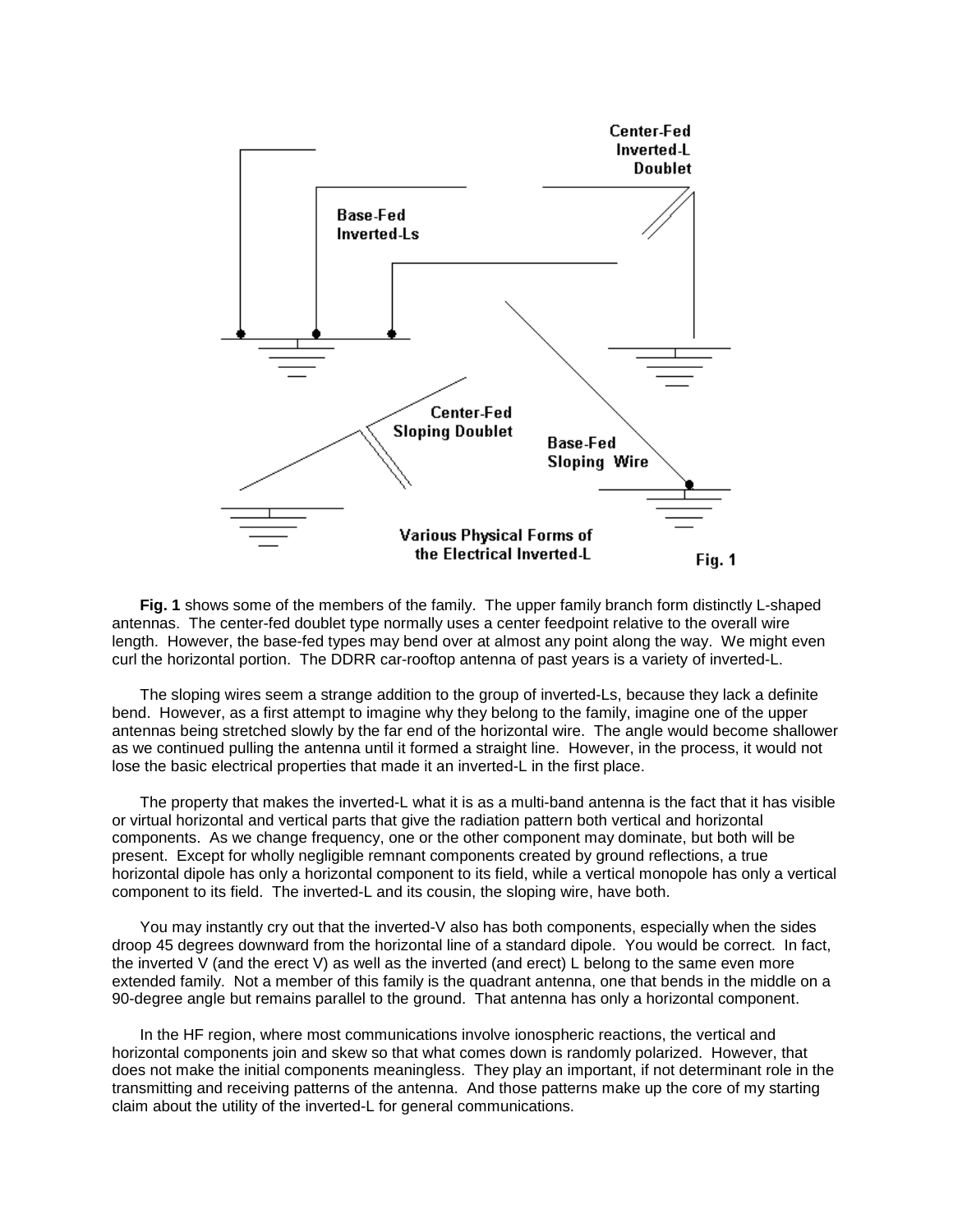# **The Center-Fed Inverted-L Doublet**

We may feed an inverted L almost anywhere, but the most common places are at the end or the center. To lay out some foundations of inverted-L operation, the center-fed version is a bit more straight forward. **Fig. 2** shows the main parts of the center-fed inverted-L doublet.



The legs of the L are equal to each other. Hence, the total height of the horizontal leg must be the length of the vertical leg plus an additional length that I call the base height above ground. For these notes, I shall place the base of each center-fed antenna 10' above average ground for family and visitor safety. Since we shall operate the antenna on many bands, we shall need to use parallel feedline and an antenna tuner (ATU). Ideally, the feed line should depart the antenna at right angles, which would mean directly into or out of the page. However, approximating a 45-degree angle will also work in minimizing unwanted coupling between the wires and the line.

The inverted-L derives its special properties as a general communications antenna from the pattern components of the vertical and horizontal portions of the antenna. **Fig. 3** shows the total pattern and its component parts for two frequencies for a center-fed inverted-L that is cut for 40 meters. On both bands, the horizontal leg of the antenna would point straight up the page. Hence, the vertical component of the pattern leans away from the horizontal leg. The horizontal component in both cases has the figure-8 look that we associate with a horizontal dipole. The vertical component is a distorted circle.

When we operate the 40-meter wire on 20 meters, we notice that the horizontal component becomes more dominant. The total pattern reduces from a circle with a depression into a distinct oval. Nevertheless, the radiation off the ends of antenna remains only 6 dB down from a true circle. It does not have the deep nulls that it might have if we were using a horizontal dipole. As well, the total radiation field is considerably stronger than we might derive from a standard monopole, thanks in part to the highly elevated feedpoint and thanks in part to the contribution of the horizontal component of the pattern. The total pattern on each band will always be a compromise, but a highly usable compromise.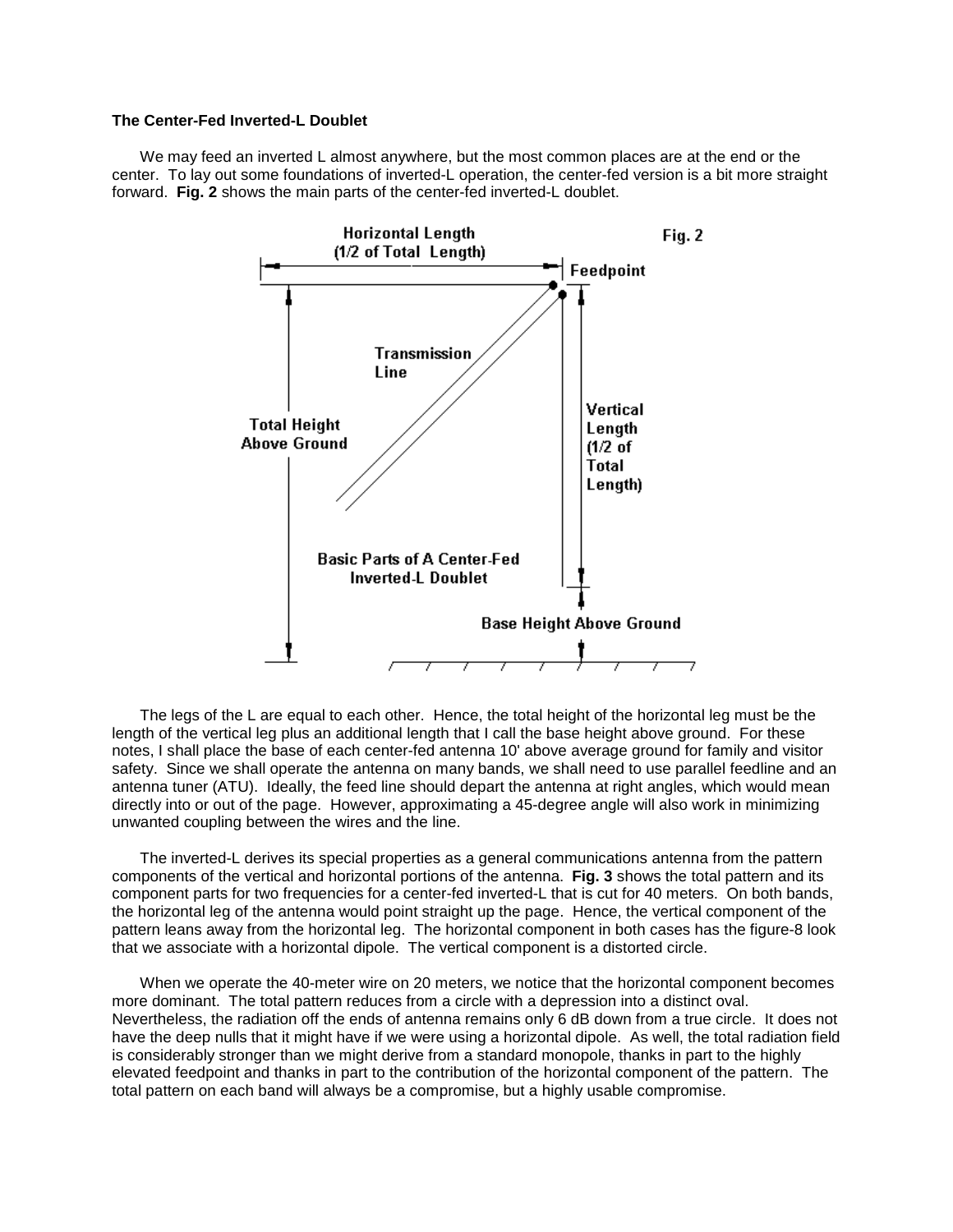

The Vertical and Horizontal Components of a 69' Total Length Center-Fed Inverted-L Doublet 10'-44.5' Above Average Ground  $Fig. 3$ 

Do not expect such neat patterns for every band. If all of the patterns were neat, I could stop here. However, as we continue upward in frequency, the patterns become more complex, but avoid the large collection of narrow lobes that we associate with long center-fed horizontal doublets. As well, the vertical component, even though weaker at higher frequencies, does fill in the nulls of a typical center-fed horizontal doublet.

To complicate matters a bit further, there are 4 typical lengths for center-fed inverted-Ls: the short 44' version for 40 to 10 meters, the 67-70' version for the same coverage, the short 88' version for 80-10 meter coverage, and the 120-140' longer version for the same set of HF bands. Each version of the antenna deserves its own data so that we do not inadvertently introduce misleading performance ideas. However, the patterns and data that we shall show will presume two things, one important, the other not. The less important fact is that we shall use average ground as the soil beneath the antenna. Since we are not connecting the antenna to the ground, soil quality will not make much of a difference. The more important fact is that we shall presume level ground with no immediate obstructions to alter the patterns. You will have to make adjustments in your thinking about the patterns to account for both terrain tilting and yard clutter.

Every pattern presented--and the tabular data behind it--will use the elevation angle of maximum radiation. The tables will show the azimuth heading of maximum radiation. Along this axis, the table will list the vertical beamwidth. Although not precise, you may estimate that half the beamwidth is above and half below the elevation angle of maximum radiation. This calculation will give you a general idea of the lowest angle for a usable signal from the antenna. The tables will also list the maximum gain in dBi, and from that number, you can estimate the gain at other azimuth angle from the plot. Finally, the tables will list an approximate feedpoint impedance at the antenna terminals. If the antenna has a transmission line between those terminals and the ATU, the value at the ATU will be a function of the line's transformation properties that depend upon the length and characteristic impedance as they interact with the antenna terminal impedance.

Because the inverted-L is non-symmetrical with respect to the earth's surface, some of the values will have limited use. In other words, we should not assume that the elevation pattern is similar all around the azimuth circle. **Fig. 4** shows a typical azimuth pattern for a center-fed inverted-L antenna at 21.05 MHz. Beside it are three elevation patterns. The first one is along the heading for maximum gain on the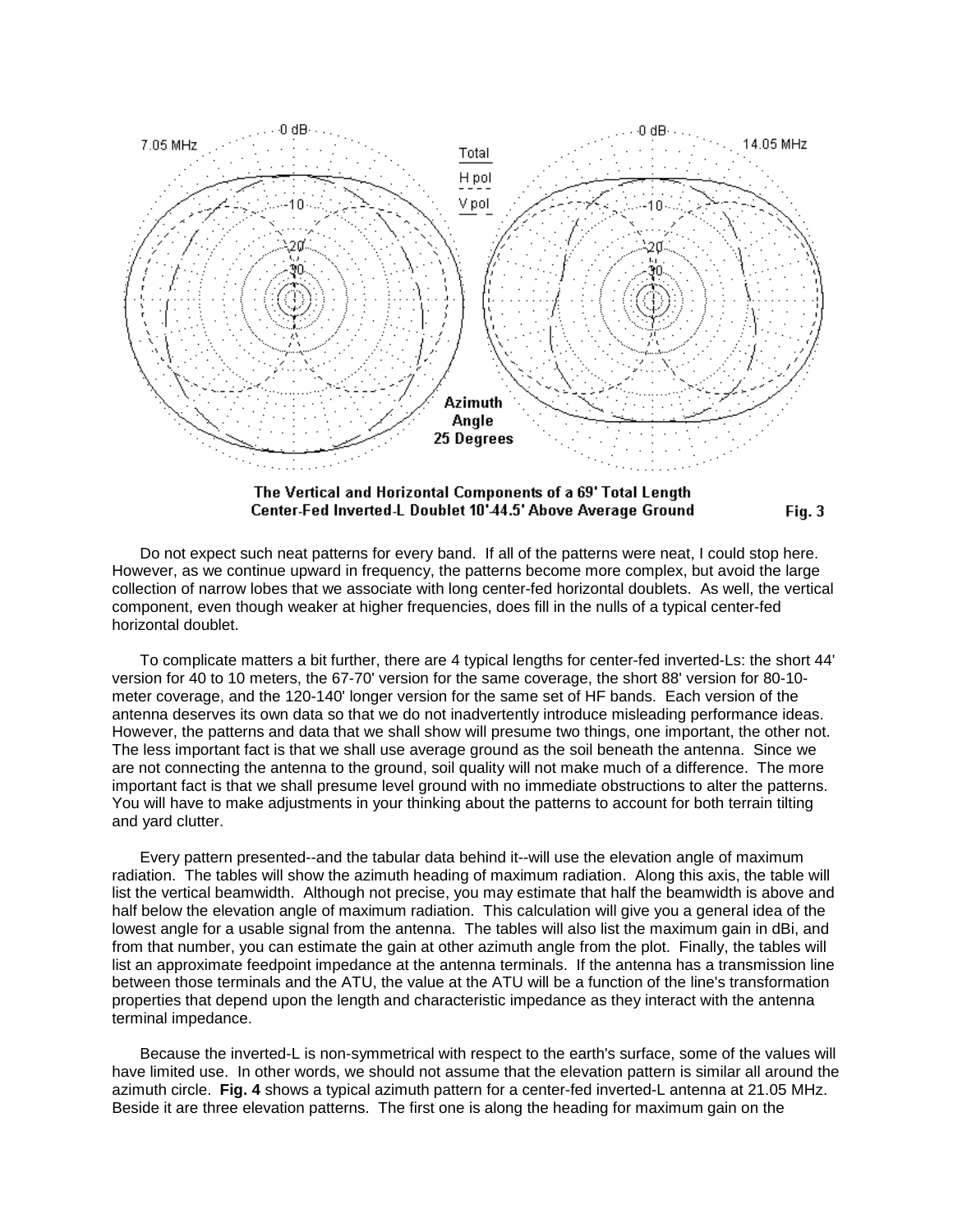azimuth plot, a heading of 35 degrees (and its 180-degree opposite, 215 degrees). The next two plots are at 0 (and 180) degrees, that is, broadside to the horizontal wire and at 90 (and 270) degrees, that is, along the horizontal wire.



Note that all three patterns have very different shapes. In some cases, although not in this one, the vertical beam width may differ along different headings. The elevation angle of maximum radiation certainly is different at 90 degrees. Although the patterns fill the rings, if you relate each one to the azimuth pattern, each has a quite different gain value. How the patterns relate to each other appears in **Fig. 5**.



In general, but perhaps not universally, the lower the gain along a given azimuth heading line relative to the maximum gain heading, the more divergent the elevation pattern will be from the maximum gain heading values given in the tables. Despite these limitations, you may use the azimuth patterns and tabulated data in the compendia to follow to get a reasonably good idea of how well each antenna will perform on each band. All sample antennas use AWG #12 copper wire.

## *1. 44' Center-Fed Inverted-L for 40- to 10-Meter Use*

The first version of the antenna (**Fig. 6**) varies in height from a base at 10' to 32' above ground. Higher mounting will tend to result in slightly more gain and slightly lower elevation angles of maximum gain, especially on the higher amateur bands. The total length of the antenna varies from 1.25 wavelengths at 10 meters to a little over 0.31 wavelength on 40 meters, the lowest frequency of operation (but with possible matching difficulties). Attempts to use the antenna on 60 or 80 meters will result in very low feedpoint resistances, with very high levels of capacitive reactance. Antenna is oriented as in **Fig. 5**.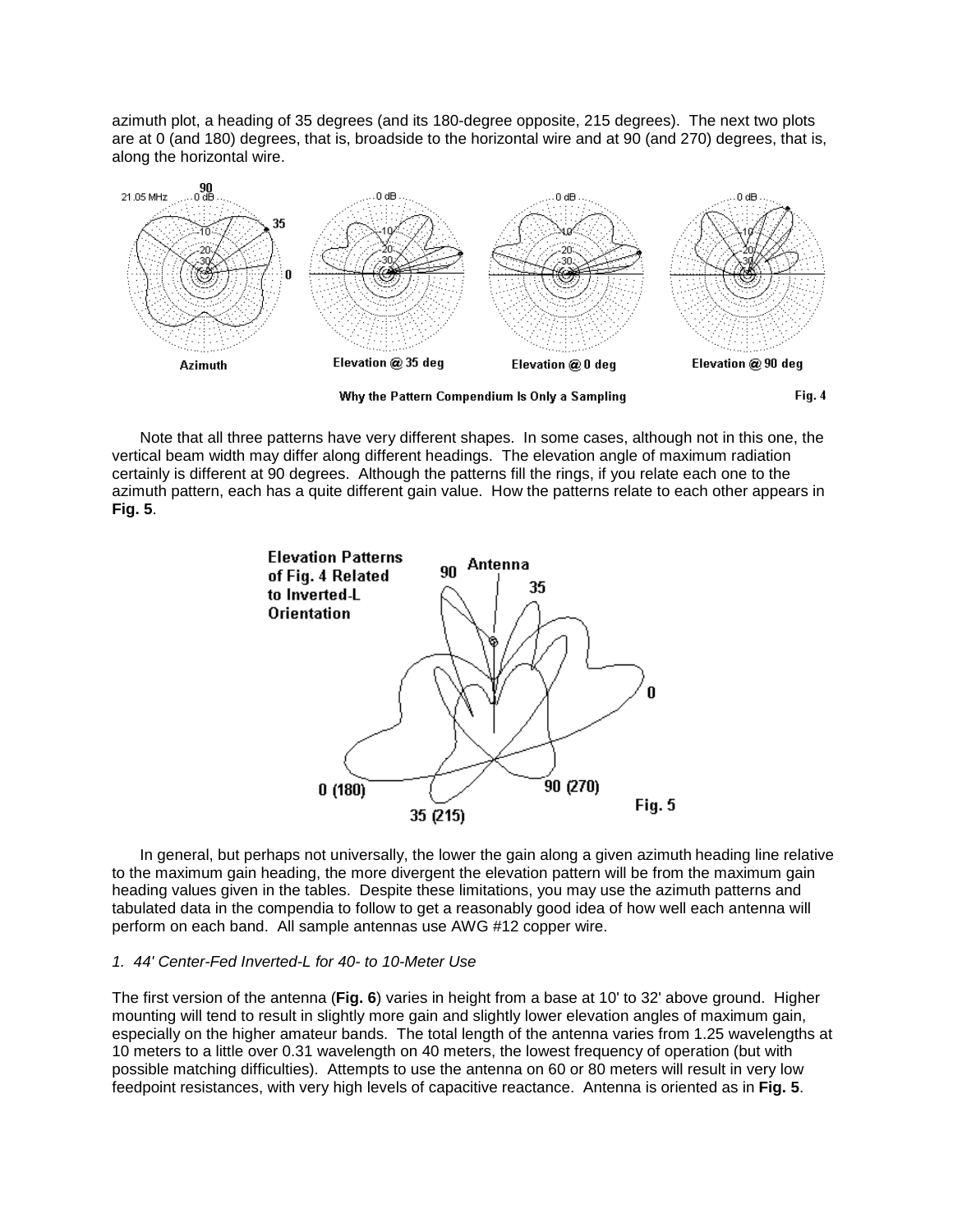

A very wide vertical beamwidth, such as 150 degrees, indicates that the gain does not vary by more than 3 dB across the entire arc of the sky from about 15 degrees above each horizon. Very high values of resistance or reactance may indicate a difficult match unless the feedline length is chosen carefully. A purely horizontal version of this antenna at 42' above ground would have bi-directional patterns broadside to the wire with lobes that become very narrow on the highest bands. The inverted-L version has a lower maximum gain, but better gain in most directions. On the lower bands, the elevation angle of maximum radiation is lower using the inverted-L version.

### *2. 69' Center-Fed Inverted-L for 40- to 10-Meter Use*

The 69' inverted-L has a top height of 44.5' with the standard 10' base height. The horizontal leg is 34.5' long. It is also too short for effective use below 40 meters. However, the added overall length begins to show up in the 12- and 10-meter band patterns. See **Fig. 7**. Still, the lobes are fewer and broader than for a 69' horizontal doublet, and the nulls are not so deep. As usual, very high resistance or reactance values may foretell matching difficulties. Lower elevation angles relative to the 44' inverted-L are a function of the added top height of the horizontal wire.

| Frequency |               | Maximum Gain Angles | Vertical Beam- | Gain | Impedance      |
|-----------|---------------|---------------------|----------------|------|----------------|
| MHz       | Azimuth (deg) | Elevation (deg)     | Width (deg)    | dBi  | R+/-jX Ohms    |
| 7.05      | 190           | 38                  | 151            | 2.6  | $56 - j4$      |
| 10.105    | 184           | 28                  | 39             | 3.8  | $220 + j830$   |
| 14.05     | 0             | 21                  | 25             | 5.1  | 4800 - j 2800  |
| 18.12     | 26            | 18                  | 19             | 4.1  | 180 - j 700    |
| 21.05     | 36            | 16                  | 17             | 5.1  | 120 - j 66     |
| 24.95     | 36            | 13                  | 14             | 5.9  | $310 + j890$   |
| 28.05     | 36            | 11                  | 12             | 5.7  | $4900 + j 380$ |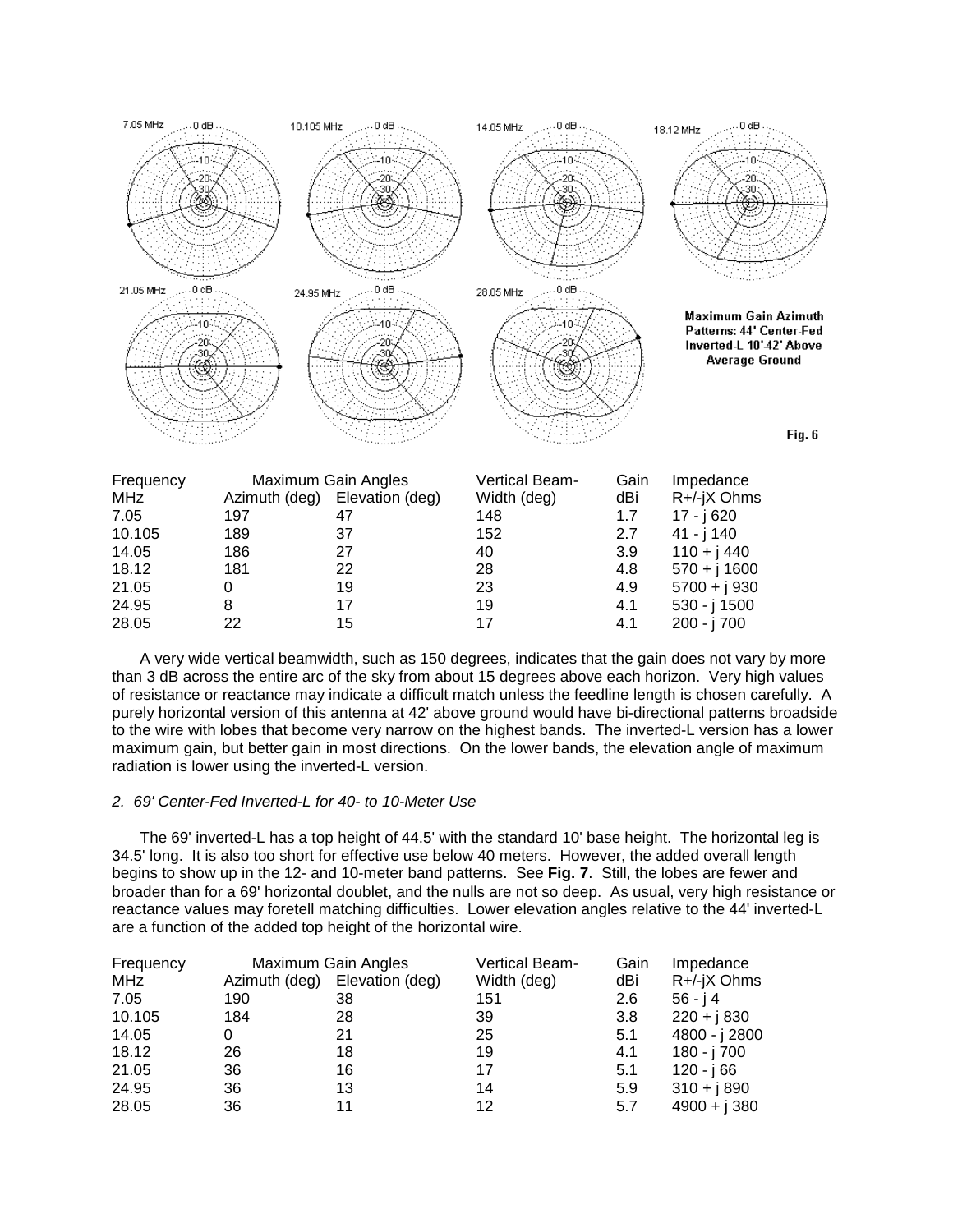

*3. 88' Center-Fed Inverted-L for 80- to 10-Meter Use*

The 88' center-fed inverted-L is about the shortest recommended length (with marginal matching capabilities) for service down to 80 meters. The patterns omit the 60-meter band, although you can easily infer its shape from the 80- and 40-meter patterns plus the tabular data. By **Fig. 8**, you should be able to see the gradual evolution of the patterns as the antenna grows longer. For example, the 17-meter pattern of **Fig. 7** is similar to the 20-meter pattern for the longer antenna in **Fig. 8**. 10 meters shows the emergence of 2 additional lobes. As well, the tabular data shows slightly higher average gains as the antenna grows both longer and higher above ground. You may wish to imagine in advance the pattern shapes for the 136' center-fed inverted-L, the next antenna in the series, and then check **Fig. 9** to see if you are tracking well. The fact that patterns evolve rather than change suddenly with frequency will let us use fewer pattern samples in later exercises.



Maximum Gain Azimuth Patterns: 88' Center-Fed Inverted-L 10'-54' Above Average Ground

Fig. 8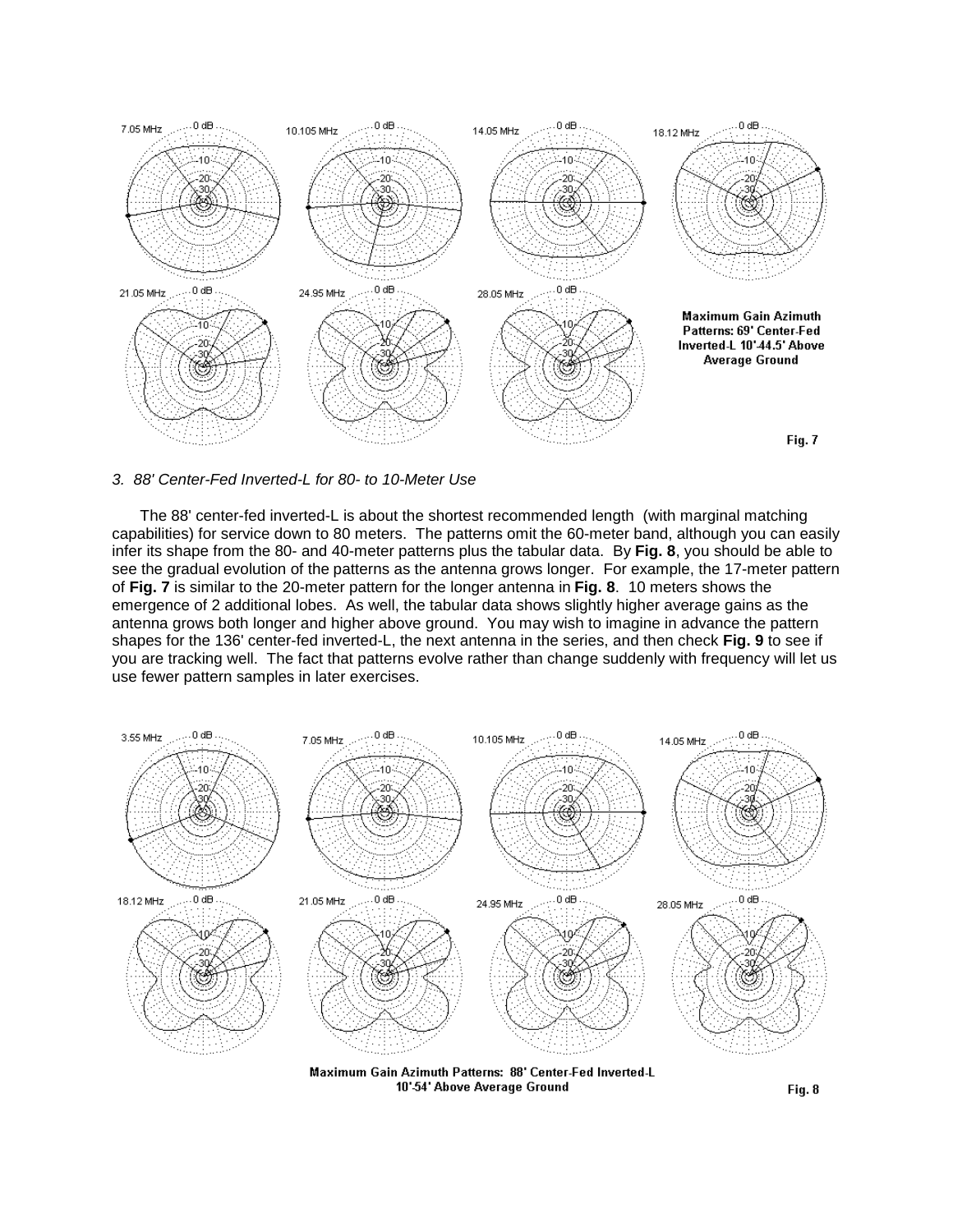| Frequency  | Maximum Gain Angles |                 | Vertical Beam- | Gain | Impedance       |
|------------|---------------------|-----------------|----------------|------|-----------------|
| <b>MHz</b> | Azimuth (deg)       | Elevation (deg) | Width (deg)    | dBi  | R+/-jX Ohms     |
| 3.55       | 201                 | 47              | 148            | 1.0  | 20 - i 660      |
| 5.368      | 191                 | 40              | 150            | 2.3  | 55 - j 50       |
| 7.05       | 185                 | 32              | 52             | 3.2  | 130 - j 490     |
| 10.105     | 0                   | 23              | 30             | 4.5  | $3000 + j 3200$ |
| 14.05      | 25                  | 19              | 21             | 4.0  | 190 - j 780     |
| 18.12      | 36                  | 15              | 17             | 5.6  | $160 - j 370$   |
| 21.05      | 36                  | 12              | 14             | 5.8  | 1600 - j 2200   |
| 24.95      | 42                  | 10              | 11             | 5.5  | $250 - j810$    |
| 28.05      | 47                  | 9               | 10             | 6.3  | $150 + j45$     |

# *4. 136' Center-Fed Inverted-L for 80- to 10-Meter Use*

The 136' center-fed inverted-L doublet has a 68' top wire and a vertical wire that extends from 10' to 78' above ground. Although this antenna calls for a height that few may reach, it is useful to show the continued evolution of the azimuth patterns. See **Fig. 9**.



Maximum Gain Azimuth Patterns: 136' Center-Fed Inverted-L 10'-78' Above Average Ground

Fig. 9

| Frequency  | Maximum Gain Angles |                 | Vertical Beam- | Gain | Impedance       |
|------------|---------------------|-----------------|----------------|------|-----------------|
| <b>MHz</b> | Azimuth (deg)       | Elevation (deg) | Width (deg)    | dBi  | R+/-jX Ohms     |
| 3.55       | 190                 | 42              | 150            | 2.1  | $60 - j 10$     |
| 5.368      | 184                 | 29              | 43             | 3.4  | $330 + j 1100$  |
| 7.05       | 0                   | 24              | 29             | 4.8  | 6300 - j 2000   |
| 10.105     | 34                  | 19              | 21             | 4.5  | 130 - j 320     |
| 14.05      | 36                  | 13              | 14             | 5.7  | $4300 + j2000$  |
| 18.12      | 47                  | 10              | 11             | 6.1  | $150 + j20$     |
| 21.05      | 48                  | 8               | 9              | 7.0  | $2000 + j 2100$ |
| 24.95      | 53                  |                 | 7              | 7.4  | 160 - j 110     |
| 28.05      | 54                  | 6               | 6              | 7.6  | $1100 + i 1600$ |

Although the added height and length of the 136' inverted-L continues to lower the elevation angle and raise the maximum gain, the longest of our doublets raises two question marks. First, note the number of bands on which we have either very high resistance or very high reactance--or both. Second,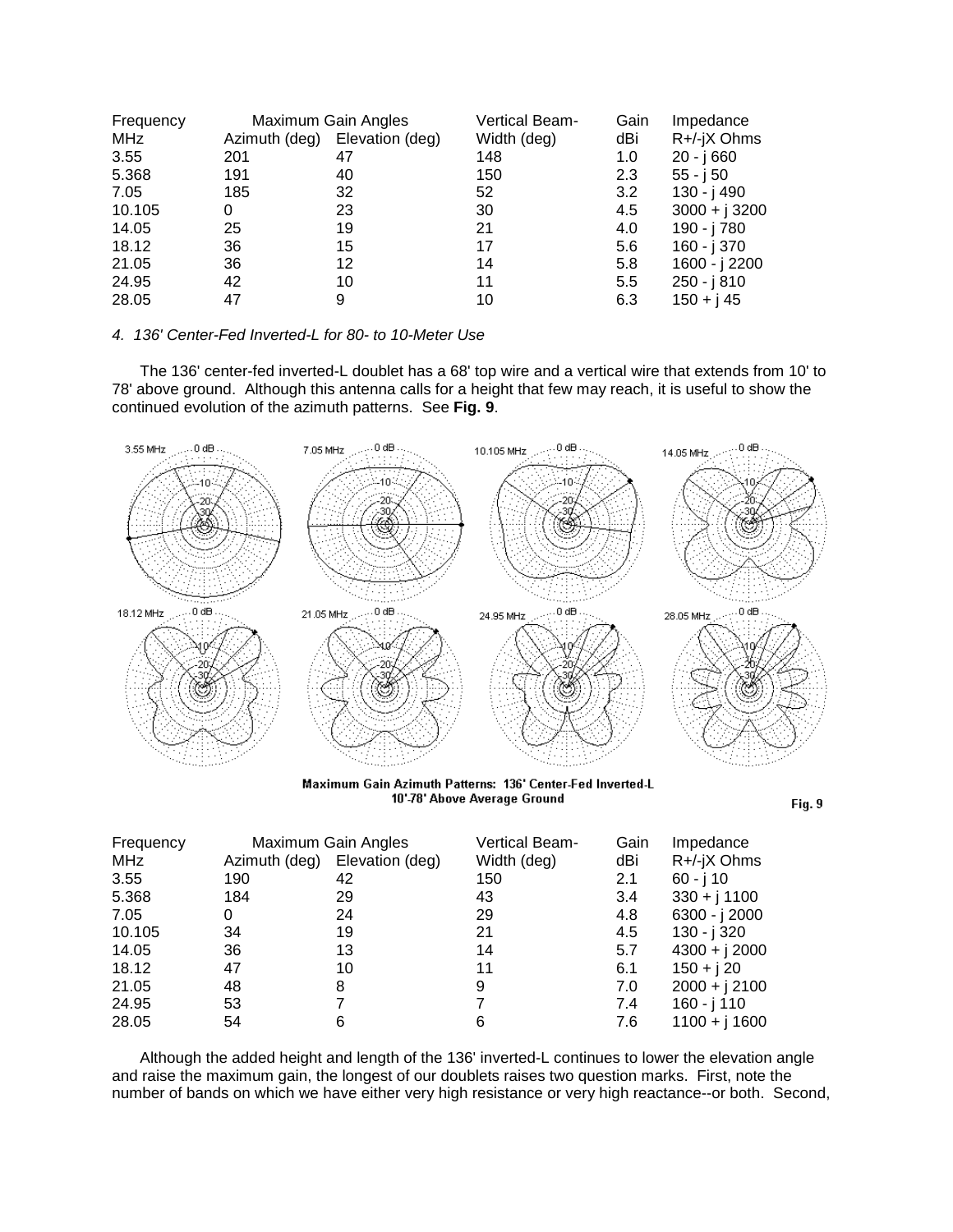note the increasing unevenness of coverage of the azimuth patterns on the upper bands. For some installations (but not for all) where this antenna is feasible, it may not be the best choice. For example, if we can install the 88' version at the 78' top level, we would gain most of the improvement in elevation angle and a bit of the gain, but have fewer matching challenges.

Before we turn to the next antenna, let's make a comparison of azimuth patterns. The sample in **Fig. 10** uses the 88' inverted-L and an 88' doublet, both at the same top height and both on the 12-meter band.



# **Fig. 10**

The doublet has 10 lobes on this band, 4 of which are stronger than the inverted-L major lobes. However, for a very large portion of the horizon, the inverted-L shows a higher gain, with more even coverage of the entire horizon. For penetration in specific directions, the doublet may be better, but for general communications with an installation dictated by available supports (trees), the inverted-L is likely to make a very good showing of itself.

# **The Center-Fed Sloping Doublet**

At the start of this exercise, I noted that a simple center-fed sloping wire shares most of the main characteristics of an inverted-L. The time has arrived to demonstrate that fact. The first step is to note the presence in a sloping wire of both vertical and horizontal pattern components. Our sample antenna will be a 68' AWG #12 wire sloping at a 45-degree angle with its base 10' above ground. Just as the inverted-Ls that we have examined start with their vertical legs in the pattern centers, with the horizontal leg pointed upward on the page, so the sloper will also point upward on the page and in the patterns.

Compare **Fig. 11** with **Fig. 3**. In both cases, we can see for the sample bands the vertical component along with the horizontal component. The total patterns are very similar, but it is clear that the sloping doublet tends to concentrate the vertical component on the antenna end that approaches the ground. This fact does not disable the sloping doublet from operating as a good general communications antenna. However, it does simplify construction somewhat, since we now need only 1 very tall support for the high end of the wire. For a 68' 45-degree sloping doublet, the top point is 58' above ground. If we lower the angle, we lose some of the advantages of the vertical component and raise the elevation angle. Hence, it may be wiser to restrict band coverage and use a shorter wire at a high angle than to use a longer wire at a much lower angle.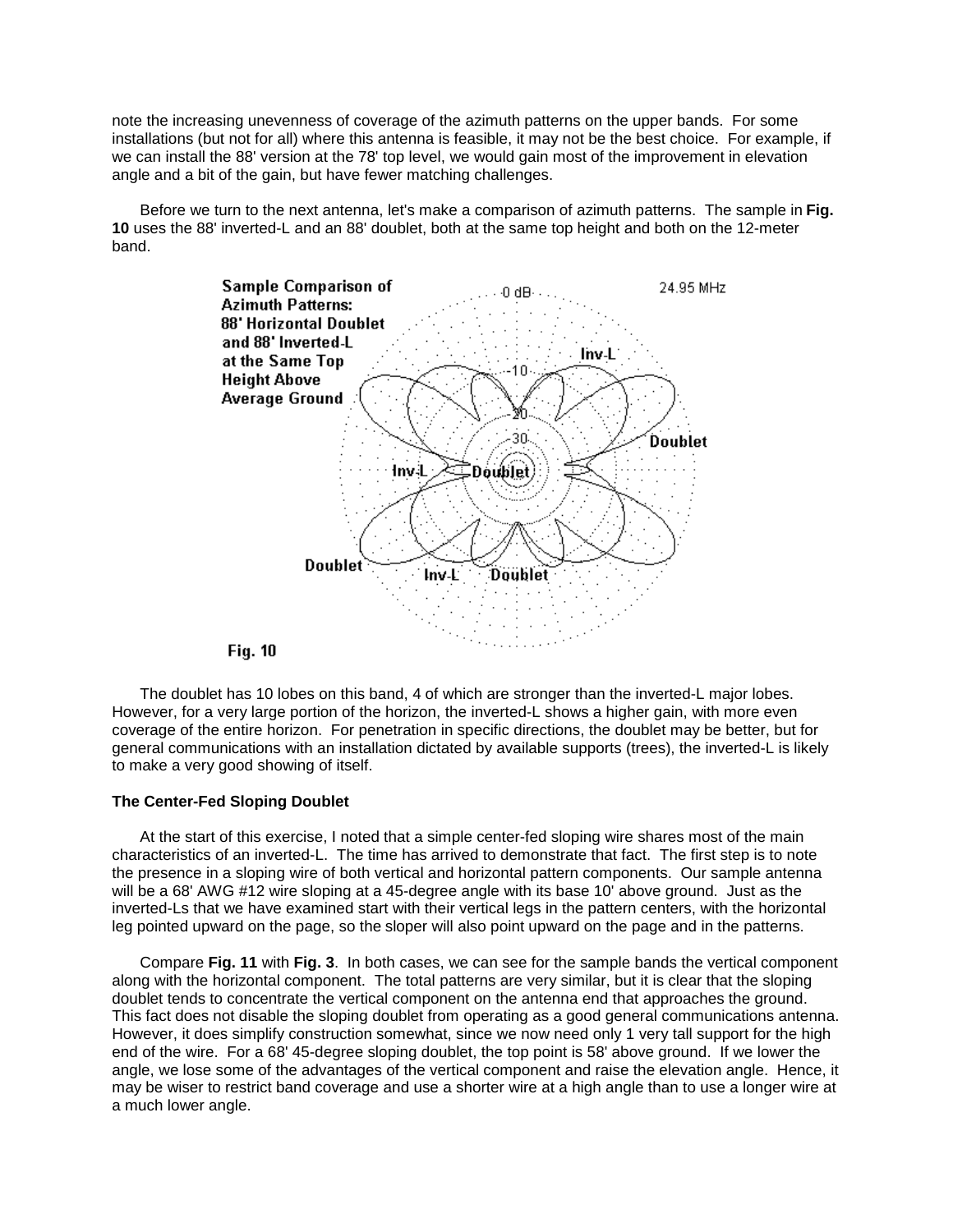

**Fig. 11** 

The sample sloping center-fed doublet that we shall examine on a band-by-band basis is a 68' long AWG #12 wire extending vertically from 10' to 58' above average ground. The slope is 45 degrees. The inverted-L with which to compare this antenna is the 69' version whose patterns appear in **Fig. 7**. As **Fig. 12** reveals, when we compare the patterns with those of the 69' true inverted-L, we do not achieve the same smooth evolution of patterns. The vertical component of the total pattern is better suppressed in the direction from the low to high end of the wire much more thoroughly than when the wire forms an L. The 20- and 17-meter patterns are elongated broadside to the wire, while the 12-and 10-meter patterns have relatively deep nulls in the broadside directions. See the data table for this antenna to uncover two more ways in which the antenna is not just like an inverted-L. Despite these differences, the antenna still covers a good portion of the horizon on almost all bands with moderate gain.

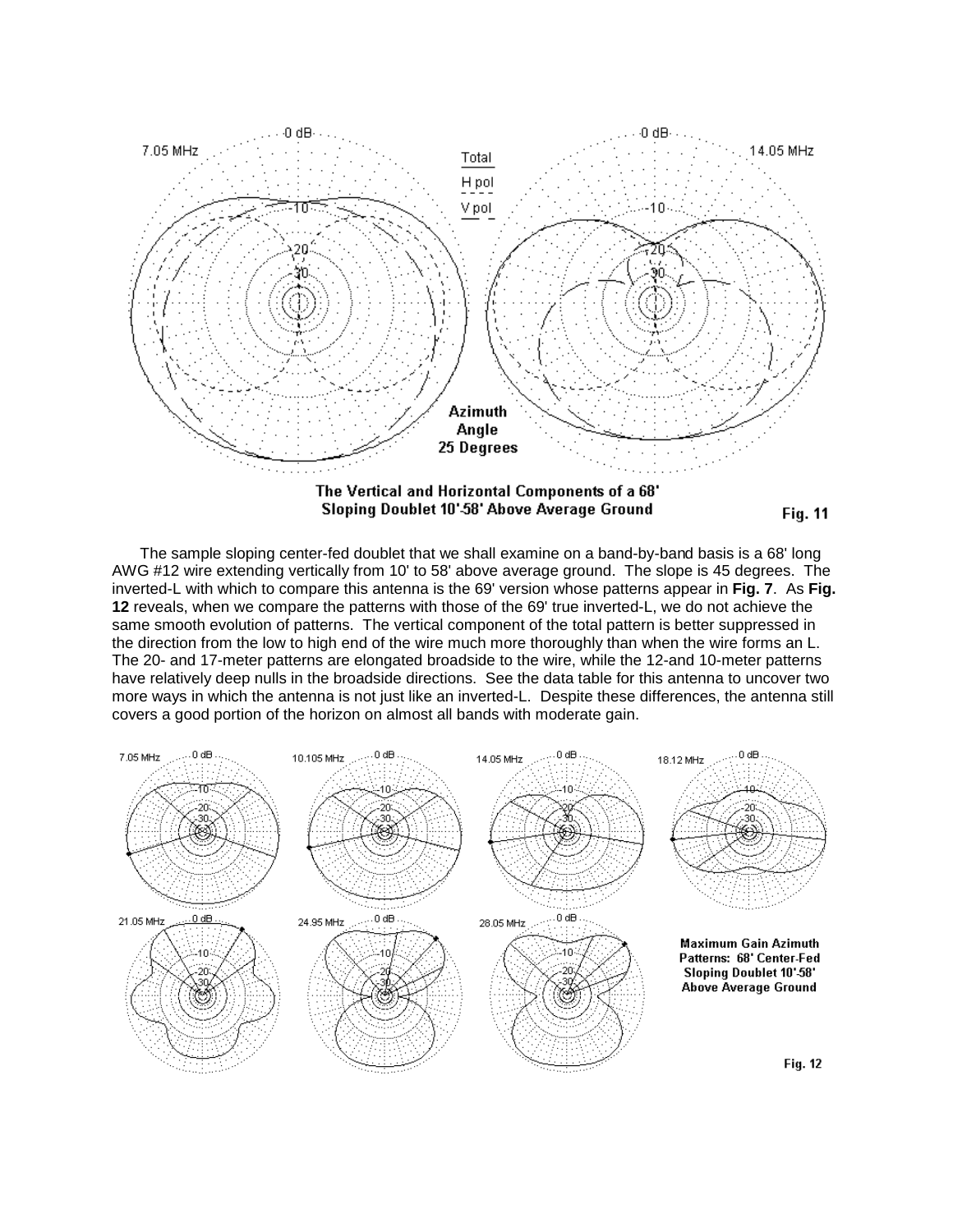| Frequency | Maximum Gain Angles |                 | Vertical Beam- | Gain | Impedance     |
|-----------|---------------------|-----------------|----------------|------|---------------|
| MHz       | Azimuth (deg)       | Elevation (deg) | Width (deg)    | dBi  | R+/-jX Ohms   |
| 7.05      | 197                 | 41              | 152            | 2.4  | $85 + j7$     |
| 10.105    | 192                 | 30              | 59             | 3.6  | $330 + j810$  |
| 14.05     | 188                 | 21              | 33             | 5.4  | 4600 - j 1300 |
| 18.12     | 186                 | 16              | 23             | 6.2  | 170 - j 790   |
| 21.05     | 59                  | $12*$           | 14             | 3.0  | 110 - j 80    |
| 24.95     | 49                  | $12*$           | 14             | 4.5  | $480 + j810$  |
| 28.05     | 40                  | 11              | 17             | 5.6  | $3100 + j590$ |

The starred entries in the elevation angle column represent cases in which the main lobe is straight up, and the indicated angle is for a secondary lobe. The gain difference between lobes is not significant on 12 meters, but is sizable on 15 meters. Most of the other values, including the feedpoint impedances, are quite comparable to those for the corresponding inverted-L.

# **Does Ground Quality Make a Difference?**

There may be some concern that because the center-fed inverted-L or sloping doublet has one end close to the ground, the ground quality may make a significant difference in performance. As the following short table shows, the difference is only about as much as variation in soil type would make for a horizontal antenna at the same average height in wavelengths above ground. "Cond" means conductivity in S/m and "Perm" means the permittivity or dielectric constant. The listing for each combination of soil quality and frequency shows the maximum gain followed by the elevation angle of maximum radiation.

| Frequency  | Soil Quality |           | Very Good | Average  |    | Poor     |    | Very Poor |    |
|------------|--------------|-----------|-----------|----------|----|----------|----|-----------|----|
| <b>MHz</b> | Cond/Perm    | 0.0303/20 |           | 0.005/13 |    | 0.002/13 |    | 0.001/5   |    |
| 7.05       |              | 2.9       | 39        | 2.6      | 38 | 2.5      | 37 | 2.2       | 36 |
| 14.05      |              | 5.5       | 21        | 5.1      | 21 | 5.0      | 21 | 4.3       | 21 |
| 21.05      |              | 5.5       | 15        | 5.1      | 15 | 5.0      | 15 | 4.4       | 15 |
| 28.05      |              | 5.9       | 11        | 5.7      | 11 | 5.7      | 11 | 5.3       | 11 |

The differentials are small. The variations are functions of the reflection of radiation off the different soil qualities at a distance from the antenna itself. Therefore, a radial system under the antenna or other measures to improve soil quality directly under the antenna will have no significant effect on the radiated signal.

### **The Base-Fed Inverted-L**

Because it has a physically convenient feedpoint--at ground level--the base-fed inverted-L is considerably more common than the center-fed L. **Fig. 13** outlines the most basic parts of the base-fed inverted-L. Of course, we have the vertical and horizontal sections of wire that together make up the total length. However, since the feedpoint is no longer at the wire's center, we find considerable variation among installations, ranging from those that use more vertical and less horizontal wire to those that do just the opposite. The base-fed version of the antenna differs from the center-fed version also in the fact that its vertical wire must reach the ground, rather than terminating at some safe height above ground. Therefore, for any given antenna total length, the base-fed version will be about 10' lower at its top height.

Because the base-fed inverted-L is fed at its end, it requires a good RF ground when its length is at least  $\frac{1}{2}$  wavelength. If used as a  $\frac{1}{4}$ -wavelength monopole on its lowest frequency, then it also requires radials to complete the antenna. Ideally, for monopole use, the antenna requires the same ground radial treatment as any other ground-mounted monoband monopole. However, most backyard builders use only as many radials of whatever length they can squeeze into the available space. A scant, small, and short radial system can provide the good RF ground needed by the feedpoint, but it may fall short of an ideal radial system. **Fig. 13** shows only a few radials.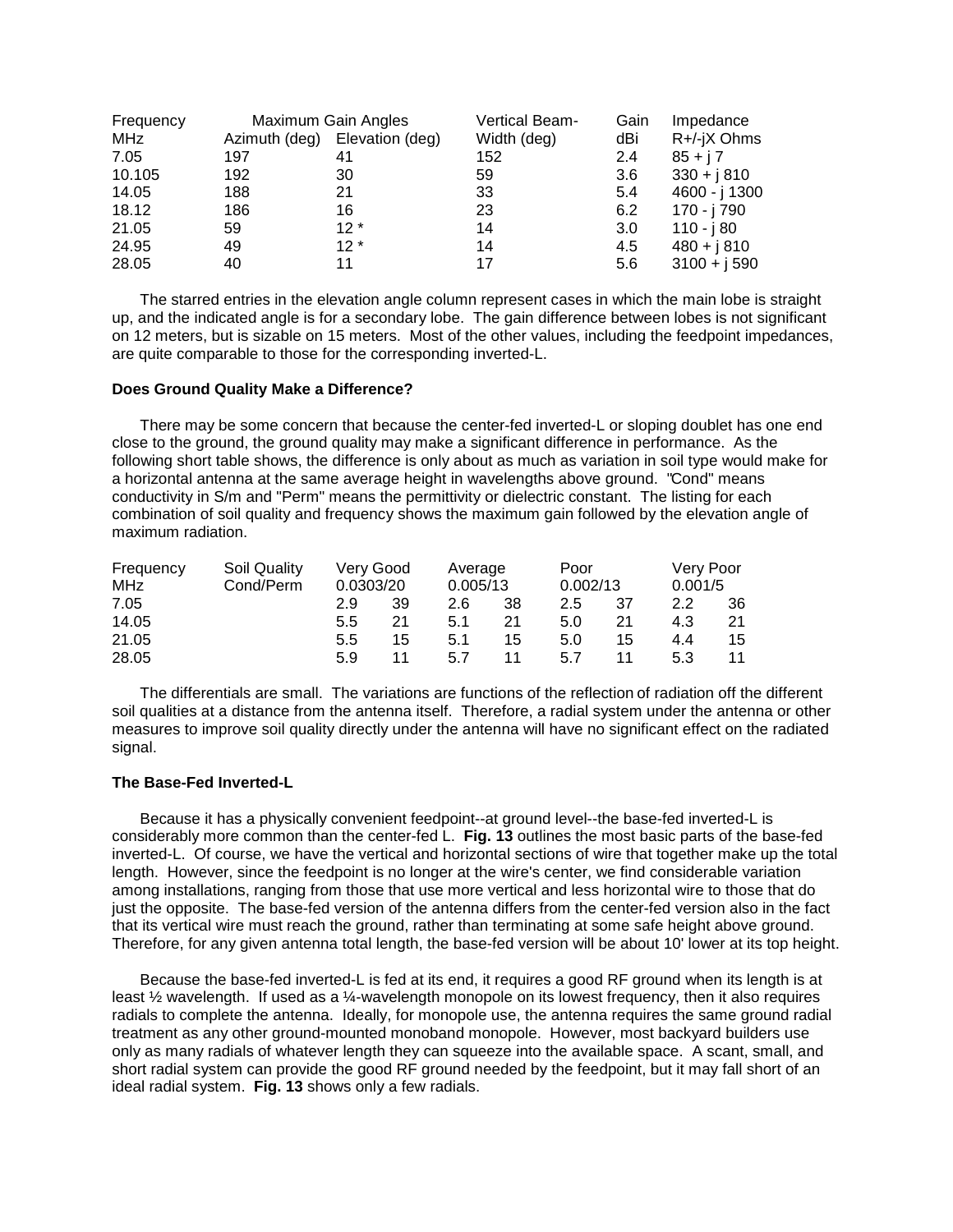

Until recent years, feeding a base-fed inverted-L was somewhat of a challenge. As a field antenna, the L and its sloping cousin, tended to terminate at the operating table, using a manual ATU. However, we now have access to weather-sealed automatic tuners with remote tuning heads. Hence, we may mount the tuner directly at the feedpoint and use a length of coax rated for ground burial for the run to the operating position. However, the older methods will work perfectly well.

An inverted-L that is near resonance as a monopole on 80 meters is about 69' overall. Because we have so many variations on the basic L to consider, we shall largely focus on this length antenna, with only a few alternatives considered toward the end of this part of our exploration. As always, the wire will be AWG #12. However, before we can examine the antenna on a band-by-band basis, we need to consider some of the alternatives to see how much weight they carry.

#### **How Many Radials and How Long?**

Let's begin with a 69' long inverted-L with 34.5' horizontal and 34.5' vertical. One option available to us is simply to place a ground rod into the soil to use as the remote ATU ground terminal. Although this technique will work to some extent, a system of at least short radials will provide a superior RF ground. For a sample exercise, I created models with radials buried 1' deep, although the exact depth from 6" to 2' is not at all critical. I started with 1 radial, then increased the system size to 4, 16, and 32 radials. All tests initially used average soil with a conductivity of 0.005 S/m and a dielectric constant of 13.

On bands from 40 meters upward, the antenna wire is ½ wavelength. On 7.05 MHz, I obtained the following results using 15' long radials.

|         | Short Radials: 7.05 MHz |                     |                |      |              |
|---------|-------------------------|---------------------|----------------|------|--------------|
| No. of  |                         | Maximum Gain Angles | Vertical Beam- | Gain | Impedance    |
| Radials | Azimuth (deg)           | Elevation (deg)     | Width (deg)    | dBi  | R+/-jX Ohms  |
|         | 196                     |                     | 147            | 1.8  | 4200 - j 970 |
| 4       | 196                     | 47                  | 146            | 1.9  | 4100 - j 960 |
| 16      | 198                     | 47                  | 146            | 2.0  | 4100 - i 980 |
| 32      | 198                     | 48                  | 146            | 2.0  | 4100 - j 980 |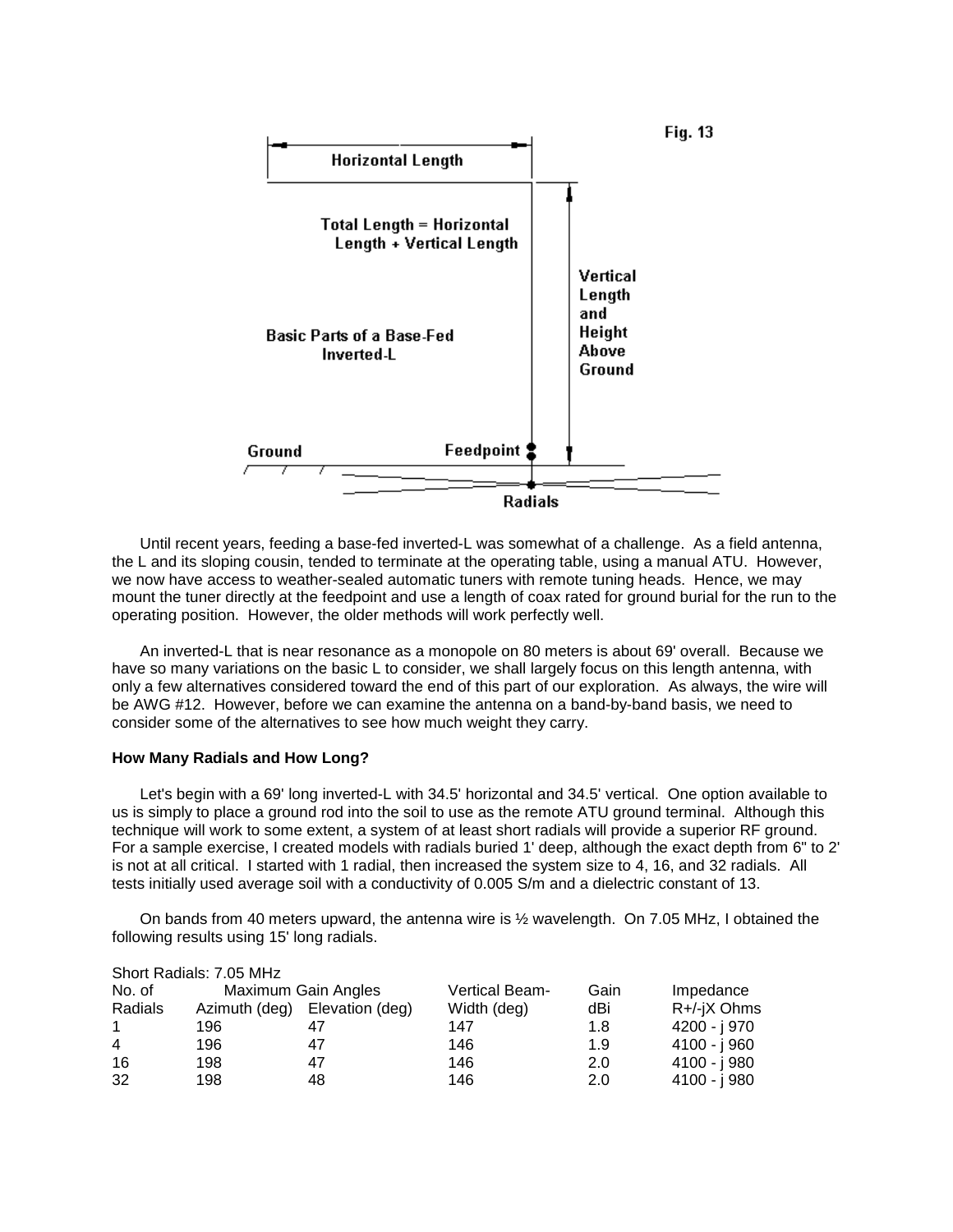I then increased the length of the radials to 69' each to see if 80-meter monopole-length radials would make a significant difference in 40-meter performance.

|         | Long Radials: 7.05 MHz |                               |                |      |               |
|---------|------------------------|-------------------------------|----------------|------|---------------|
| No. of  |                        | Maximum Gain Angles           | Vertical Beam- | Gain | Impedance     |
| Radials |                        | Azimuth (deg) Elevation (deg) | Width (deg)    | dBi  | R+/-jX Ohms   |
|         | 196                    |                               | 146            | 1.8  | 4100 - j 1000 |
| 4       | 199                    | 46                            | 146            | 1.9  | 4000 - j 1000 |
| 16      | 199                    | 47                            | 147            | 2.1  | 3900 - j 1100 |
| 32      | 198                    | 46                            | 147            | 2.3  | 3900 - j 1200 |

In practical operating terms, the size of the radial field and its length makes very little difference to the antenna's performance when it is at least ½ wavelength. However, we cannot make the same claim for the operation of the antenna as an 80-meter ¼-wavelength monopole. I repeated the same modeling experiment using 3.55 MHz.

| Short Radials: 3.55 MHz |                        |                     |                       |        |             |  |  |  |  |
|-------------------------|------------------------|---------------------|-----------------------|--------|-------------|--|--|--|--|
| No. of                  |                        | Maximum Gain Angles | <b>Vertical Beam-</b> | Gain   | Impedance   |  |  |  |  |
| Radials                 | Azimuth (deg)          | Elevation (deg)     | Width (deg)           | dBi    | R+/-jX Ohms |  |  |  |  |
| $\mathbf 1$             | 270                    | 28                  | 53                    | $-5.6$ | $94 + j25$  |  |  |  |  |
| $\overline{4}$          | 270                    | 28                  | 54                    | $-2.5$ | $50 + j11$  |  |  |  |  |
| 16                      | 270                    | 29                  | 54                    | $-1.5$ | $40 + j7$   |  |  |  |  |
| 32                      | 270                    | 29                  | 54                    | $-1.3$ | $38 + j5$   |  |  |  |  |
|                         | Long Radials: 3.55 MHz |                     |                       |        |             |  |  |  |  |
| No. of                  |                        | Maximum Gain Angles | <b>Vertical Beam-</b> | Gain   | Impedance   |  |  |  |  |
| Radials                 | Azimuth (deg)          | Elevation (deg)     | Width (deg)           | dBi    | R+/-jX Ohms |  |  |  |  |
| -1                      | 270                    | 28                  | 54                    | $-6.2$ | $112 + j40$ |  |  |  |  |
| 4                       | 270                    | 28                  | 54                    | $-2.5$ | $51 + j23$  |  |  |  |  |
| 16                      | 270                    | 28                  | 54                    | $-0.4$ | $32 + j$ 15 |  |  |  |  |
| 32                      | 270                    | 28                  | 54                    | $+0.3$ | $28 + j12$  |  |  |  |  |



Maximum Gain Elevation Patterns: 69' Base-Fed Inverted-L With Different Size Radial Sets

**Fig. 14** shows the elevation patterns for 3.55 MHz using the short radials on the left and the long radials on the right. The 4-radial patterns are of equal strength. Obviously, using the longer radials and more of them provides a significant improvement in 80-meter gain--almost 2 dB for the 32-radial system. Hence, the advice is this: install as many radials as possible--even up to 64 ¼-wavelength radials--if circumstances permit. However, most backyard inverted-L users are likely to have room only for a smaller set of shorter radials--and their lengths and paths may vary according to what is already in the yard. Note that there is little difference between the 16- and 32-radial systems when using 15' radials--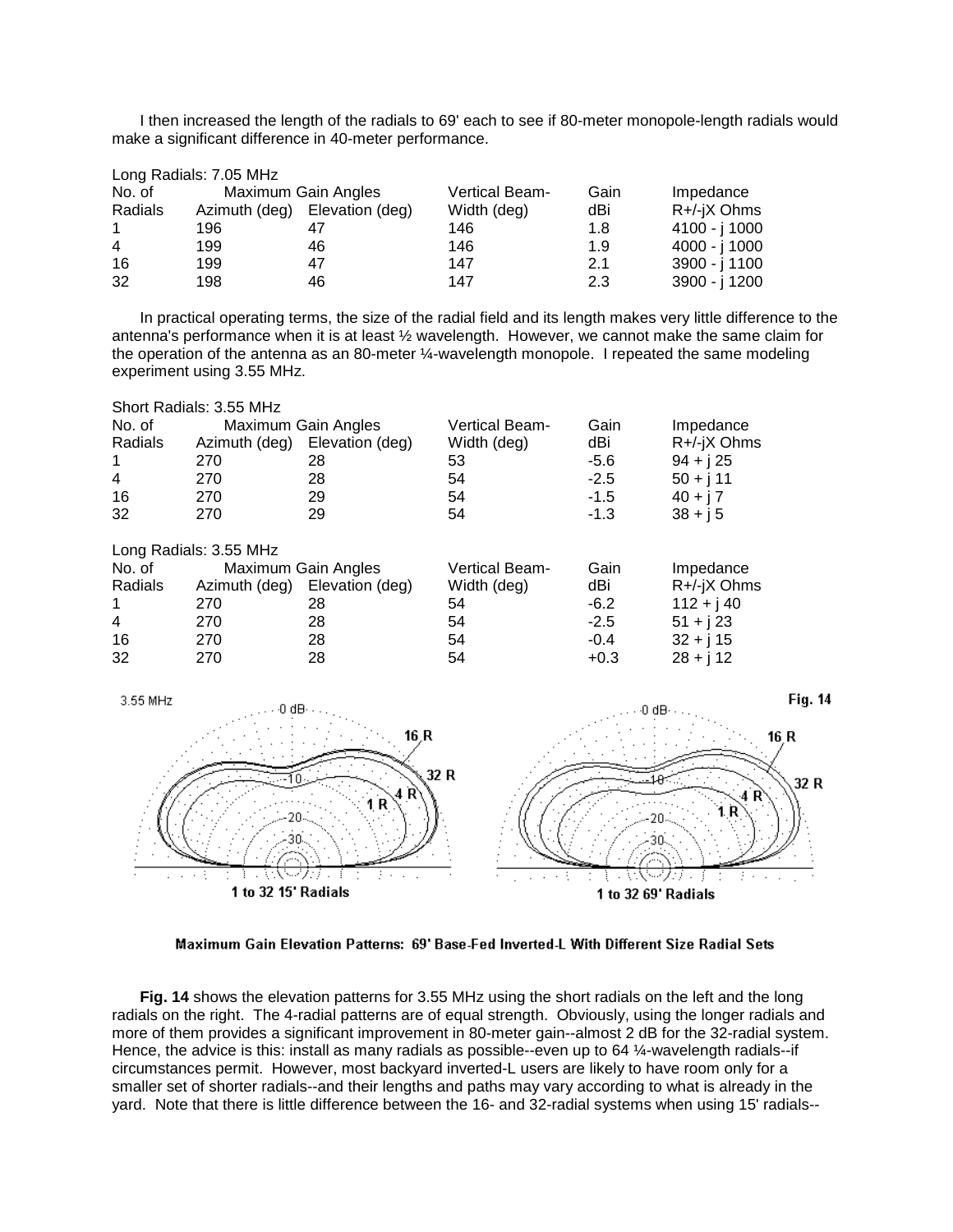enough for a good RF ground and little more. Therefore, for the remainder of our sampling work, we shall adopt that system as the standard. However, if you plan to use the inverted-L as a monopole on the lowest band, strive for the largest, most complete, and most symmetrical system of radials that you can manage.

# **Does Soil Type Make a Difference to the Base-Fed Inverted-L?**

The answer to our next question is simple: yes and no. Which answer you choose depends on the band of concern. For the lowest or monopole band, the soil quality makes a considerable difference. However, for bands on which the antenna is at least ½ wavelength, Soil quality makes only a small difference. The following table compares 3.55-MHz and 7.05-MHz model reports for the soils we previously classified as Very Good, Average, Poor, and Very Poor under the center-fed version of the antenna. The listing for each combination of soil quality and frequency shows the maximum gain followed by the elevation angle of maximum radiation.

| Frequency | Soil Quality | Verv Good |     | Average  |    | Poor      |     | Very Poor |      |
|-----------|--------------|-----------|-----|----------|----|-----------|-----|-----------|------|
| MHz       | Cond/Perm    | 0.0303/20 |     | 0.005/13 |    | 0.002/13  |     | 0.001/5   |      |
| 3.55      |              | 11        | 21  | -1.5 29  |    | $-2.2$ 31 |     | -4.3      | - 34 |
| 7.05      |              | 2.6       | -47 | 20.      | 47 | 2.0       | -47 | 1.5       | 44   |

**Fig. 15** graphically portrays the differences for each band in terms of elevation patterns along the axis of maximum gain. Clearly, soil quality makes a considerable difference to the performance of the 80-m monopole, even with the short radials used in the test. The range of gain values is nearly 5.5 dB across the soil types. On 40 meters, the range of gain differences is just over 1 dB, not dissimilar to the differences we might see with a horizontal antenna at the same top heights at the base-fed inverted-L. However, remember that the models use the same soil type both just below the antenna and at the distances responsible for ground reflections. So treating the local soil will have only a limited effect on improving antenna performance.



Maximum Gain Elevation Patterns: 69' Base-Fed Inverted-L With 16 Short Radials Over Very Poor, Poor, Average, and Very Good Soil

# **Does the Ratio of Vertical Wire to Horizontal Wire Make a Difference in Performance?**

Base-fed inverted-Ls of any selected total length tend to vary in proportions according to how many convenient supports may be available. It is not possible to explore every possible variation, and even if it were possible, we could not include every yard or field clutter scenario. However, we can sample at least three variations on the 69' L. The basic version places 50% of the wire horizontally and 50% vertically. Next comes a short version, with 33% of the wire vertical and 67% horizontal. Finally, we can reverse the proportions, with 67% of the wire vertical and the remaining 33% horizontal. The most general conclusion that will aid you in keeping the tables that follow straight is that the low elevation angles at lower frequencies result from the vertical portion of the antenna. The higher the frequency that we reach before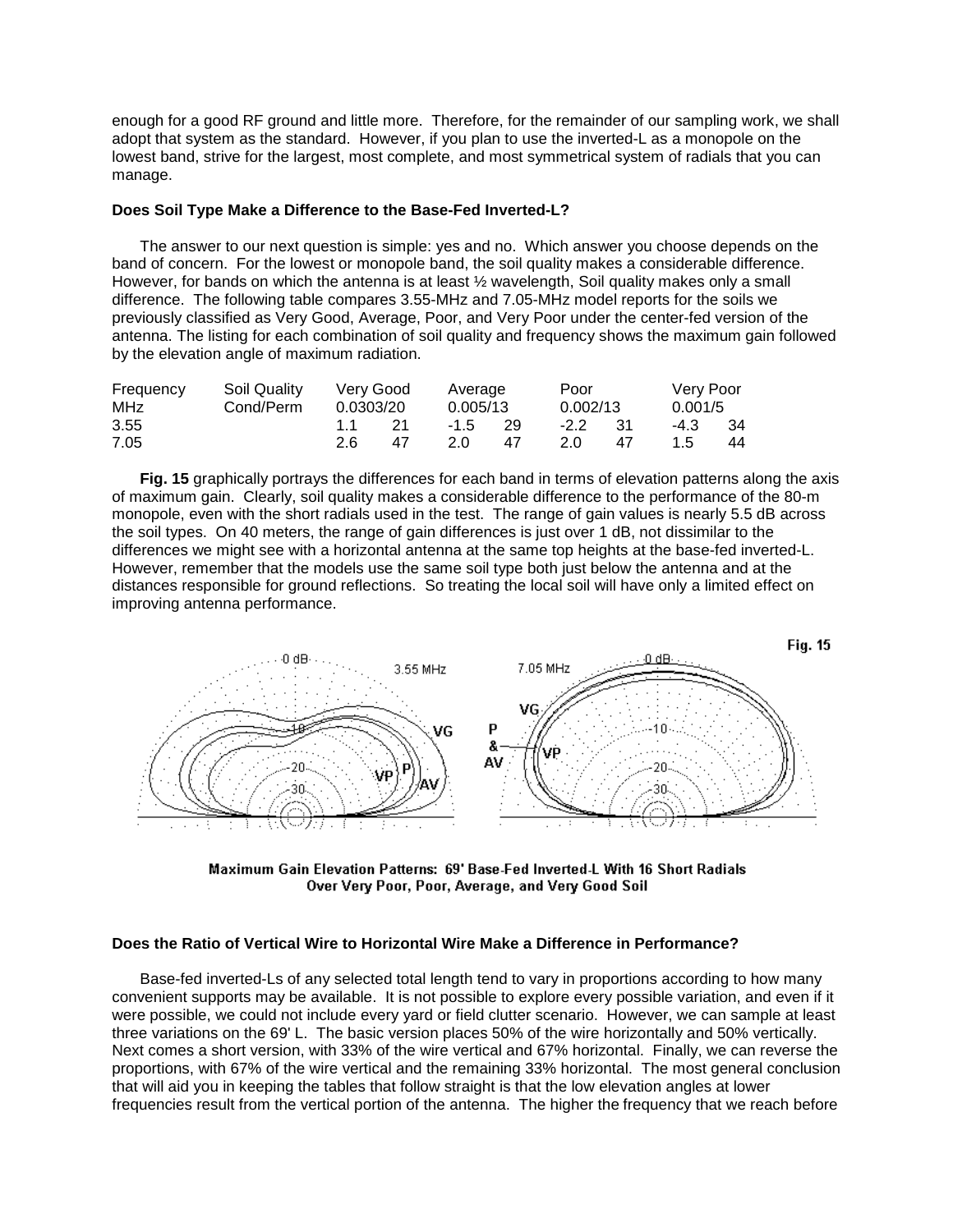encountering a jump in the elevation angle, the more of the antenna that is vertical. In all cases, we shall use the set of 16 15' radials.

## *1. The 69' Base-Fed Inverted-L for 80- to 10-Meter Use, with 50% Vertical and 50% Horizontal*

As the following table shows, the antenna functions essentially as a monopole on 80 and 60 meters. Above that frequency, operation becomes much more like an end-fed horizontal wire with a minimum length of ½ wavelength. See **Fig. 16** for sample patterns (with 60 meters omitted to save space). As a reminder, the vertical part of the antenna is at the pattern center, and the horizontal part extends vertically, that is, up the page.

| Frequency | Maximum Gain Angles |                 | <b>Vertical Beam-</b> | Gain   | Impedance     |
|-----------|---------------------|-----------------|-----------------------|--------|---------------|
| MHz       | Azimuth (deg)       | Elevation (deg) | Width (deg)           | dBi    | R+/-jX Ohms   |
| 3.55      | 270                 | 29              | 54                    | $-1.5$ | $40 + j7$     |
| 5.368     | 257                 | 32              | 78                    | $-0.2$ | $160 + j 580$ |
| 7.05      | 198                 | $47^$           | 146                   | 2.0    | 4100 - j 980  |
| 10.105    | 0                   | 40              | 64                    | 5.6    | 75 - j 130    |
| 14.05     | 4                   | 27              | 35                    | 5.3    | $1500 + j470$ |
| 18.12     | 20                  | 24              | 38                    | 4.5    | $130 + j80$   |
| 21.05     | 34                  | 21              | 28                    | 4.6    | $1100 + j620$ |
| 24.95     | 38                  | 16              | 20                    | 5.8    | $160 + j40$   |
| 28.05     | 38                  | $15*$           | 51                    | 5.0    | $770 + j 360$ |



Maximum Gain Azimuth Patterns: 69' Base-Fed Inverted-L With 16 Short Radials 34.5' Vertical by 34.5' Horizontal, Over Average Ground

**Fig. 16** 

The symmetrical division of the 69' base-fed inverted-L gives it performance values similar to those of the center-fed inverted-L of the same general length. The base-fed model has higher elevation angles in the upper HF region because it is lower overall compared to the center-fed version, with its 10' base height. However, the shapes of the patterns are quite similar to those of the center-fed model. Even when the pattern begins to form multiple lobes, they are broad, and the nulls are not fatally deep. In exchange for small deficits relative to the center-fed inverted-L, we gain operation on 80 and 60 meters.

The starred elevation angle entry indicates that the table uses a lower lobe when maximum gain belongs to a higher angle lobe. However, on 10 meters, the difference in strength between the two lobes is very small. See **Fig. 17** for a comparison between a "normal" upper HF elevation pattern and the worst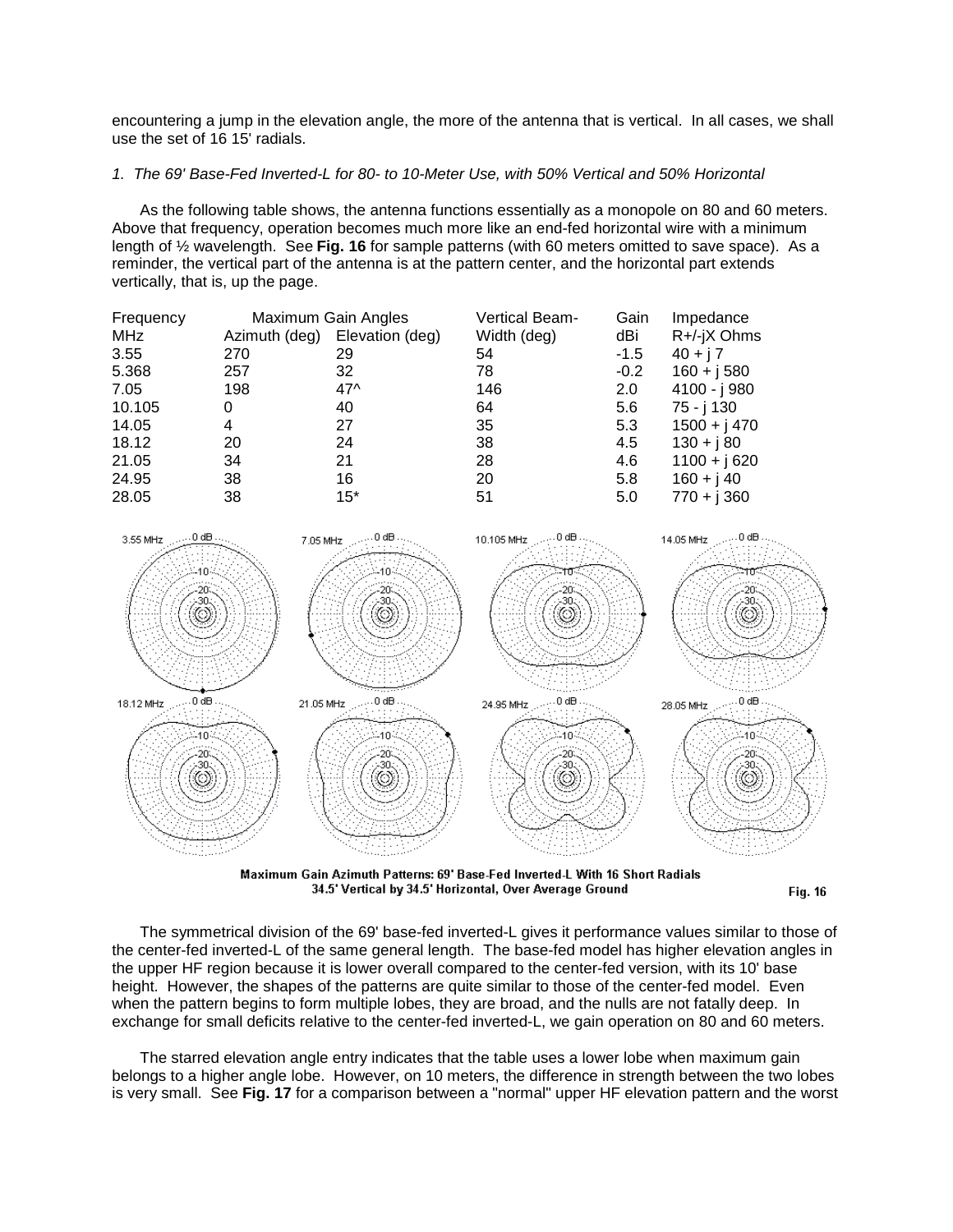case, which occurs on 10 meters. Starred entries generally were unnecessary with the center-fed inverted-L because its greater overall height tended to ensure that the lowest elevation lobe was the strongest. However, such entries will be common in our survey of base-fed inverted Ls. The "^" indicates the band where the elevation angle increases rather then decreases.



Fig. 17

# *1. The 69' Base-Fed Inverted-L for 80- to 10-Meter Use, with 33% Vertical and 67% Horizontal*

The "short" version of the 69' base-fed inverted-L uses a 23' vertical wire and a 46' horizontal wire. Hence, we should expect some performance differences from the version just sampled. A lower overall antenna height (23') will produce higher elevation angles when the horizontal component becomes the dominant contributor to the total pattern. Even the feedpoint impedances will differ, but not so far from the initial values that we cannot recognize the relationships. **Fig. 18** supplies the patterns to go with the tabular data.



Maximum Gain Azimuth Patterns: 69' Base-Fed Inverted-L With 16 Short Radials 23' Vertical by 46' Horizontal, Over Average Ground

**Fig. 18**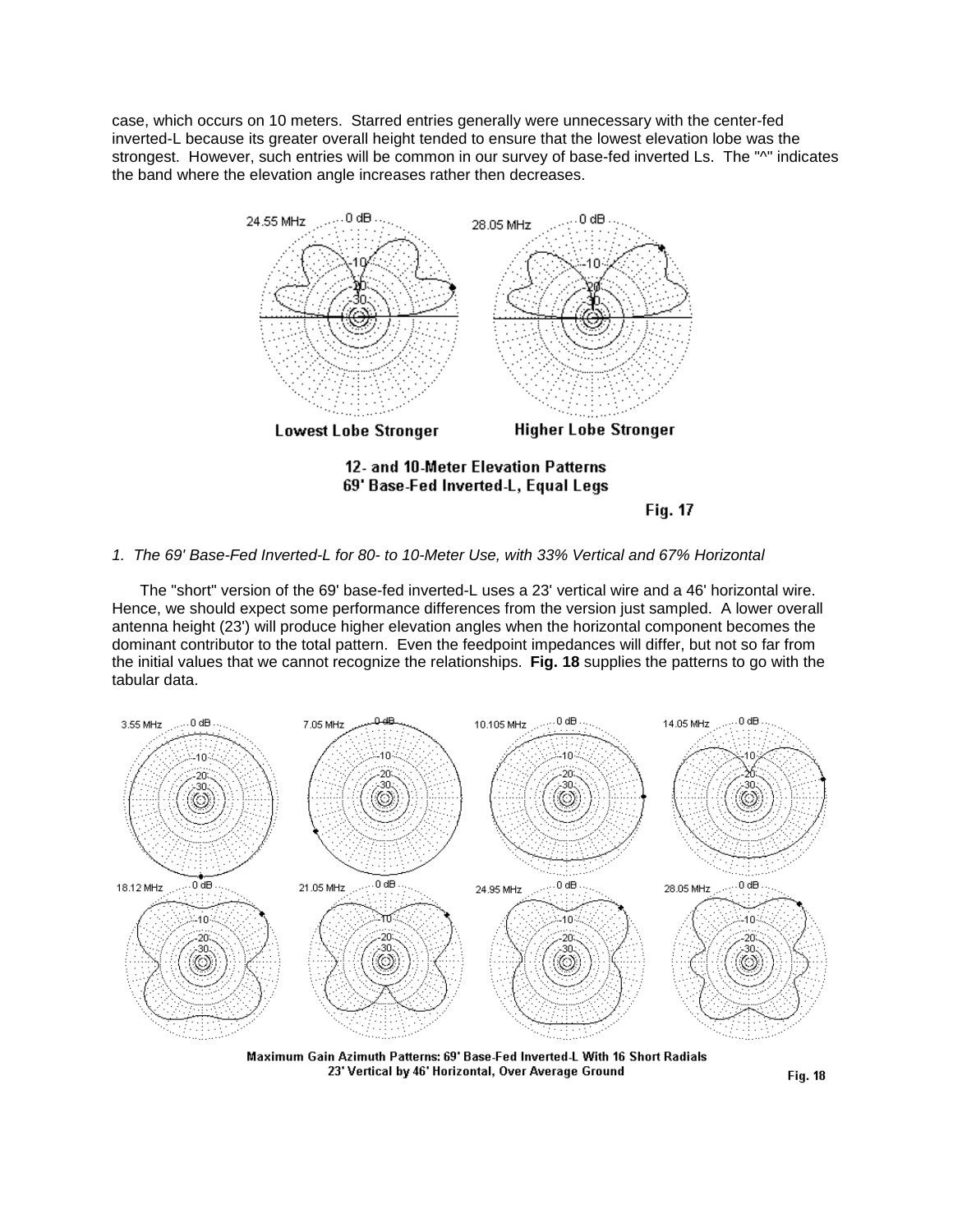| Frequency  | Maximum Gain Angles |                 | <b>Vertical Beam-</b> | Gain   | Impedance      |
|------------|---------------------|-----------------|-----------------------|--------|----------------|
| <b>MHz</b> | Azimuth (deg)       | Elevation (deg) | Width (deg)           | dBi    | R+/-jX Ohms    |
| 3.55       | 270                 | 33              | 72                    | $-2.1$ | $31 + j7$      |
| 5.368      | 237                 | $64^{\circ}$    | 129                   | $-0.5$ | $130 + j590$   |
| 7.05       | 210                 | $84++$          | 110                   | 4.4    | 3800 - j 1900  |
| 10.105     |                     | $61+$           | 133                   | 5.2    | $95 - j95$     |
| 14.05      | 15                  | 35              | 71                    | 3.5    | $2000 + j 450$ |
| 18.12      | 39                  | 32              | 42                    | 5.6    | $130 + j70$    |
| 21.05      | 37                  | 26              | 35                    | 5.8    | $980 + j 450$  |
| 24.95      | 45                  | 25              | 34                    | 6.1    | $140 + j45$    |
| 8.05       | 49                  | 22              | 27                    | 6.4    | $800 + j 570$  |





Fig. 19

The short version of the 69' inverted-L has no stronger upper lobes per se, but the overall decrease in height yields some entries marked with a plus sign. Note the very high angles for 60 through 30 meters, and see **Fig. 19**. These angles are generally well above normal skip angles, especially on 40 meters. At 7.05 MHz, the signal strength at normal skip angles for that band is considerably lower than indicated by the maximum gain value. Also note that by the 60-meter band, the antenna has lost the low elevation angle advantage to compensate for a lower maximum gain value. Even on the upper HF bands, the elevation angle of maximum radiation is 7-8 degrees higher than it is with the evenly divided version of the inverted-L. The longer horizontal length shows up in the fact that on 10 meters, we find the emergence of 2 more lobes to the overall azimuth pattern structure. Although this version of the antenna is perfectly usable, it approaches perfection far less closely than the basic antenna with equal vertical and horizontal legs.

| Frequency | Maximum Gain Angles |                 | Vertical Beam- | Gain   | Impedance      |
|-----------|---------------------|-----------------|----------------|--------|----------------|
| MHz       | Azimuth (deg)       | Elevation (deg) | Width (deg)    | dBi    | $R+/ X$ Ohms   |
| 3.55      | 270                 | 26              | 47             | $-1.4$ | $49 + j 10$    |
| 5.368     | 270                 | 25              | 46             | $-0.4$ | $200 + j 570$  |
| 7.05      | 227                 | 24              | 45             | 0.5    | $3600 - j660$  |
| 10.105    | 184                 | $32^$           | 45             | 4.5    | 40 - j 120     |
| 14.05     | 2                   | 27              | 27             | 4.5    | $2000 + j660$  |
| 18.12     | 3                   | 17              | 20             | 5.0    | $140 + j70$    |
| 21.05     | 3                   | $15*$           | 52             | 4.1    | $1000 + j 420$ |
| 24.95     | 8                   | $12*$           | 15             | 3.8    | $160 + j50$    |
| 28.05     | 40                  | $39+$           | 24             | 5.2    | $860 + j480$   |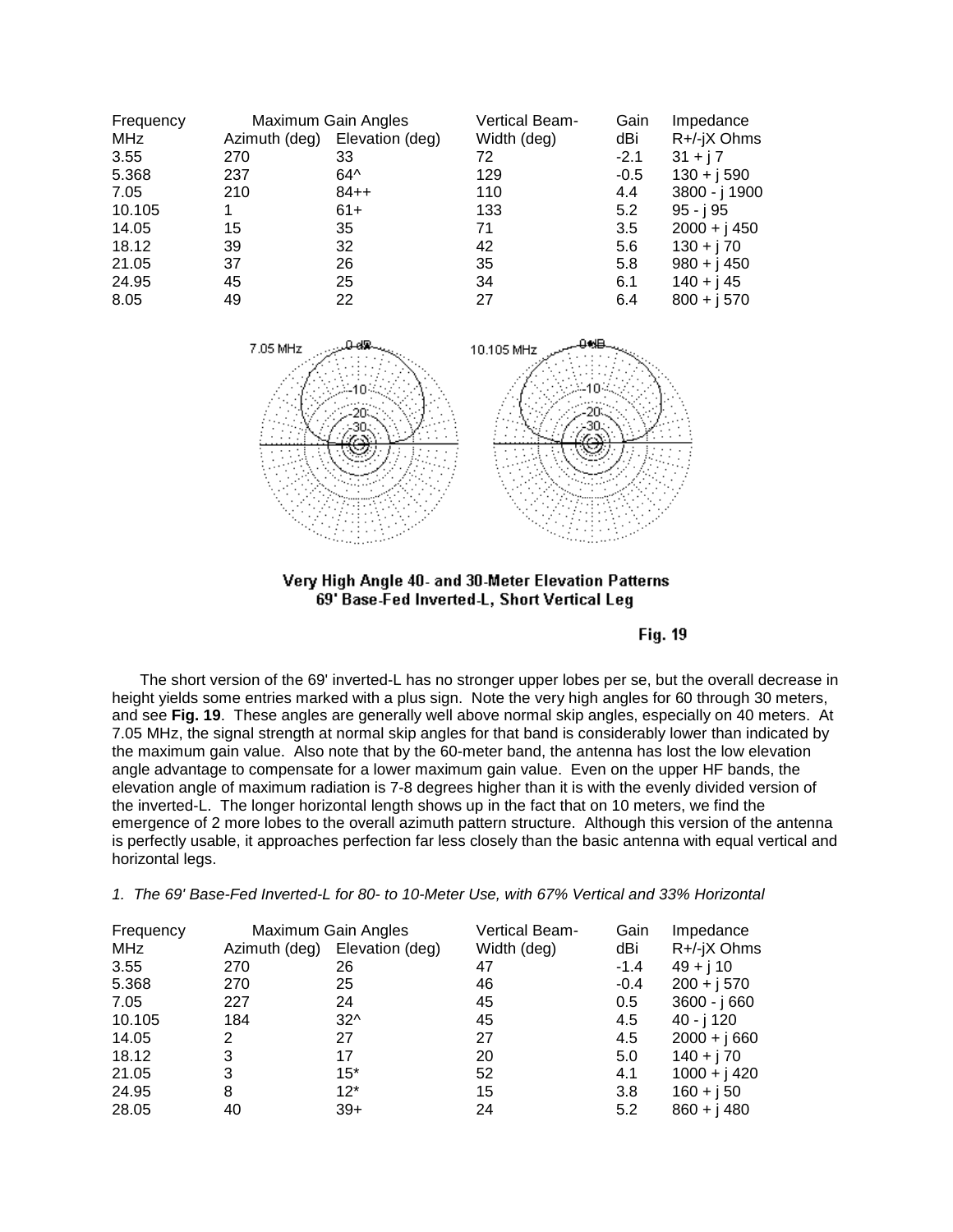The final version of the 69' base-fed inverted-L reverses the vertical and horizontal proportions. It is 46' tall by 23' horizontally. **Fig. 20** presents the azimuth patterns that coincide with the data in the table.



Maximum Gain Azimuth Patterns: 69' Base-Fed Inverted-L With 16 Short Radials 46' Vertical by 23' Horizontal, Over Average Ground

**Fig. 20** 

The tall version of the 69' inverted-L retains its vertical component domination through 40 meters. However, on 15 and 12 meters, the lowest elevation lobe is not the strongest, although it is not far behind the higher-angle main lobe. See **Fig. 21** for a picture of how the elevation pattern evolves with increasing frequency. On 10 meters, the lowest lobe is somewhat diminutive, making the high angle (39-degree) lobe the major lobe worth notice. The 10-meter pattern in **Fig. 20** may be somewhat misleading: although coverage is wide, it is at an angle well above most signals on the band.



**Fig. 21** 

Of the three variations on the 69' inverted-L, the first version, with balance between the horizontal and vertical legs, offers the best combination of patterns and elevation angles. The others are usable, but tend to have 2 or more bands with lesser performance.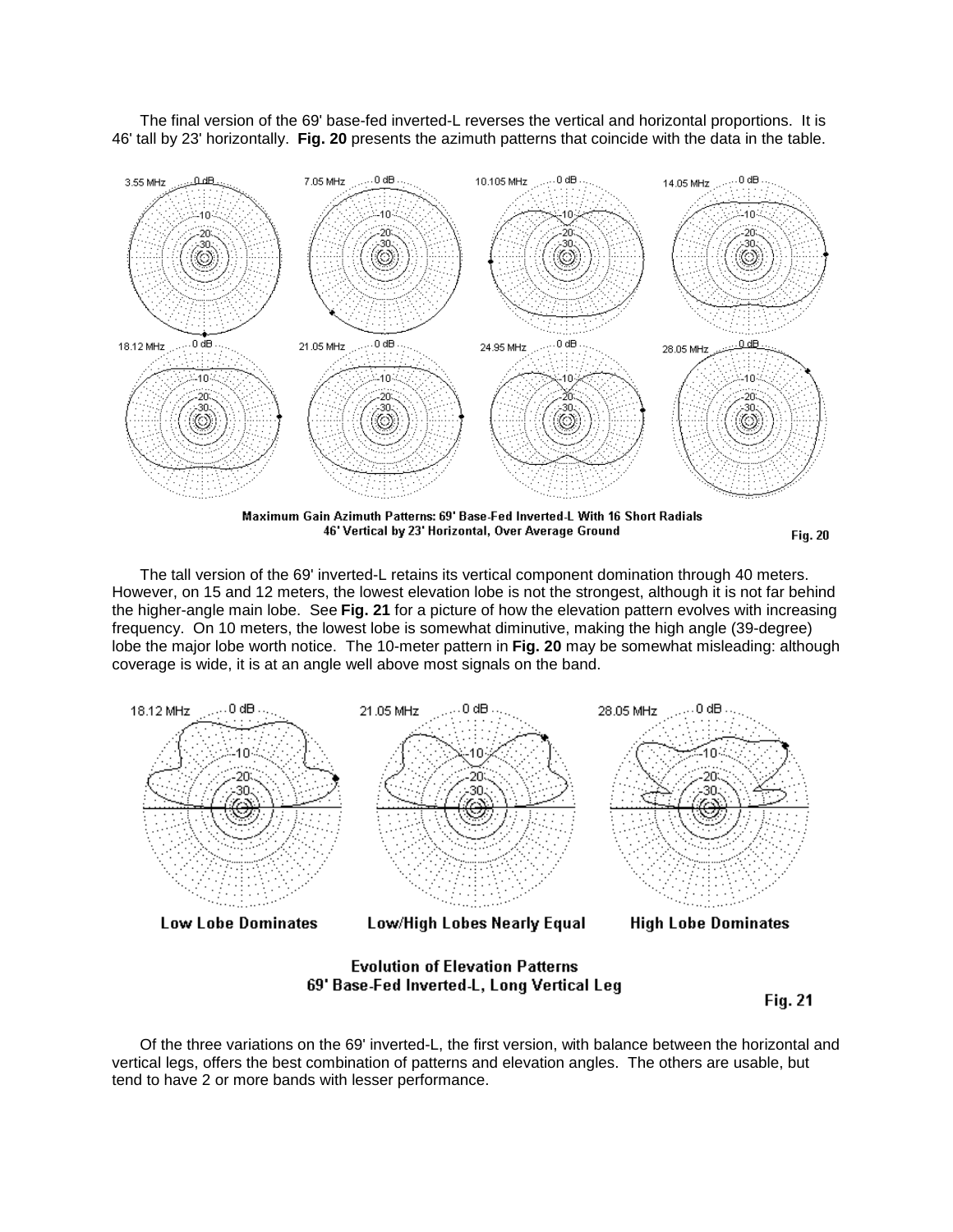# **A 100' Base-Fed Inverted-L for 80- to 10-Meter Use, with 50' Vertical and 50' Horizontal**

A second typical length for a base-fed inverted-L is about 100'. Although it is equally subject to variations in proportions, we shall examine only the version using equal lengths for the vertical and horizontal lengths. From that data, you can easily infer the likely performance variations for other ratios of vertical to horizontal legs. With a greater top height (50' rather than 34.5'), we might expect slightly higher gain values and slightly lower elevation angles than for the corresponding 69' model. However, inverted-L antennas are in fact fairly complex in the interactions between vertical and horizontal components of the total pattern. So the antenna may offer a few surprises. See **Fig. 22** for a selection of representative azimuth patterns for the 100' inverted-L.

| Frequency | Maximum Gain Angles |                 | <b>Vertical Beam-</b> | Gain   | Impedance     |
|-----------|---------------------|-----------------|-----------------------|--------|---------------|
| MHz       | Azimuth (deg)       | Elevation (deg) | Width (deg)           | dBi    | $R+/ X$ Ohms  |
| 3.55      | 270                 | 30              | 70                    | $-0.3$ | $130 + j490$  |
| 5.368     | 189                 | $49^$           | 141                   | 3.6    | 430 - j 1400  |
| 7.05      | 0                   | 38              | 60                    | 5.6    | 76 - j 120    |
| 10.105    | 5                   | 26              | 33                    | 5.6    | 1300 - j 830  |
| 14.05     | 33                  | 23              | 31                    | 4.4    | $570 + j680$  |
| 18.12     | 38                  | $16*$           | 20                    | 5.1    | $270 + j 250$ |
| 21.05     | 39                  | $14*$           | 18                    | 6.0    | 260 - j 270   |
| 24.95     | 61                  | $37+$           | 19                    | 7.5    | $960 - j360$  |
| 28.05     | 48                  | 10              | 10                    | 5.3    | $320 + j290$  |



Maximum Gain Azimuth Patterns: 100' Base-Fed Inverted-L With 16 Short Radials 50' Vertical by 50' Horizontal, Over Average Ground

**Fig. 22** 

The 100' inverted-L offers fairly easy matching on all bands, with the possible exceptions of 60 and 30 meters. However, the spectrum from 17 through 12 meters is subject to wasting energy at very high angles relative to the normal skip angles on those bands. On 17 and 15 meters, the lower lobe is nearly as strong as the higher main lobe, but on 12 meters, the high angle lobe dominates. Hence, the high gain for 12 meters may be more illusory than real in practical operation. On 10 meters, we find 6 welldeveloped lobes and nulls. For general HF communications, the 100' length may not be as satisfactory as the 69' version of the antenna. Greater length of an antenna does not always mean that it is a better antenna for a particular situation or task. Nor does it always mean better gain, if we think about general communications and the need for some gain all across the horizon.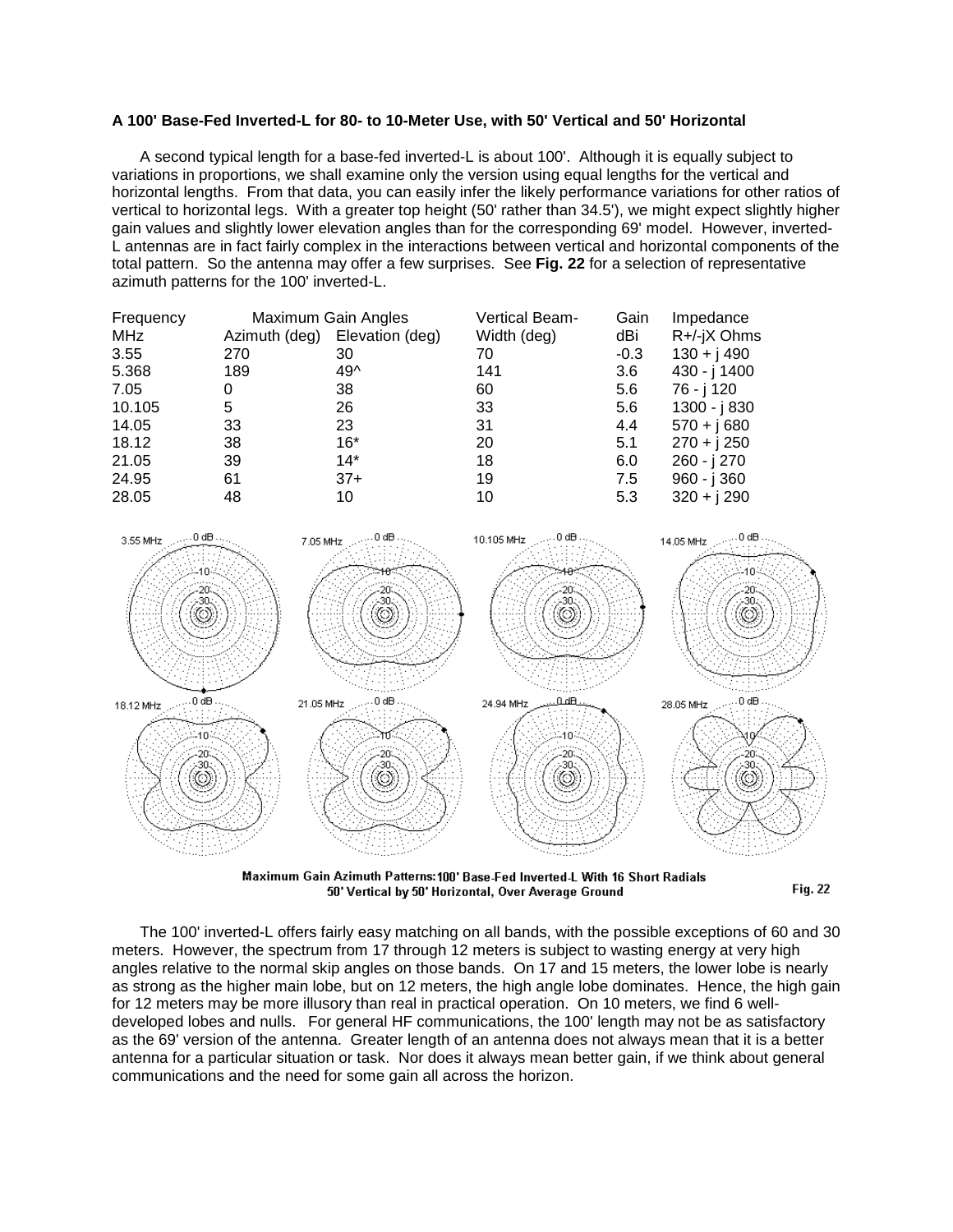## **Is There A Perfect But Realistic Inverted-L Length?**

The practical inverted-L builder has two considerations to balance in answering the lead question. Let's consider versions of the antenna between 69' and 100' on the premise that one of those considerations--pattern properties--is satisfactory at both ends of the progression. Since patterns evolve, you can infer the small changes in pattern shape with each step by reviewing the patterns for the 69' base-fed inverted-L and those for the 100' version. As well, we shall restrict ourselves to antennas in which 50% of the wire is horizontal and 50% is vertical. Again, you can review the variations presented for the 69' inverted-L to infer both pattern changes and impedance changes as we alter the ratio of vertical to horizontal sections.

The consideration that may override perfection of pattern is the impedance at the antenna feedpoint. We shall use the 16-short-radial antenna model as a basis for seeing if there is a probable ideal length in a 50-50 inverted L by looking at the impedance on all HF bands from 80 through 10 meters. The table of impedances provides approximate values and does not take into consideration variations created by the actual radial system available or by the effects of nearby objects. However, the data may be useful for initial planning, assuming that available supports will cooperate. Each data entry lists the resistance plus or minus the reactance in abbreviated form. All modeled values are rounded to 2 significant digits.

| Freq.  |            |           |            |           |           | Total Length of the Inverted-L, With Half Vertical and Half Horizontal |           |
|--------|------------|-----------|------------|-----------|-----------|------------------------------------------------------------------------|-----------|
| MHz    | 69'        | 75'       | 80'        | 85'       | 90'       | 95'                                                                    | 100'      |
| 3.55   | 40+7       | $49 + 82$ | $58 + 150$ | 70+220    | 85+300    | $110+390$                                                              | $130+490$ |
| 5.368  | 160+580    | 290+880   | 590+1300*  | 1700+2K*  | 4400-610* | 1300-2K*                                                               | 430-1400* |
| 7.05   | 4100-980*  | 590-1500* | 210-900    | 110-580   | 82-380    | 73-240                                                                 | 76-120    |
| 10.105 | 75-125     | $97 + 57$ | $140+220$  | $240+410$ | $520+660$ | 1400+650*                                                              | 1300-830* |
| 14.05  | 1500+470*  | 520-740   | 170-350    | 110-92    | $130+120$ | $220+350$                                                              | 370+680   |
| 18.12  | $130+80$   | 290+430   | 1200+630*  | 610-740   | 170-270   | $160 + 17$                                                             | $270+250$ |
| 21.05  | 1140+620*  | 310-500   | 150-77     | $230+190$ | 560+390   | 900-270                                                                | 260-270   |
| 24.95  | $160 + 39$ | 430+370   | 920-200    | 230-200   | $190+140$ | $490+440$                                                              | 960-360   |
| 28.05  | 770+360    | 280-230   | $200+150$  | 550+470   | 660-460   | 180-40                                                                 | $320+290$ |

To use this initial guidance chart, evaluate two factors in addition to the maximum size of inverted-L that you can install. First, what length provides the most easily matched impedances on the bands that you wish to work--using long-range thinking rather than just short term habits. The chart stars entries in which either the resistance or the reactance exceeds 1,000 Ohms, and those bands might be difficult to match well. The goal is to select an antenna length that minimizes starred entries next to bands you may wish to use. Compare the 75' and 85' versions of the antenna. Both star only one entry, but the 75' antenna shows a high impedance on one of the most popular general communications bands.

Second, consider the matching range of your tuner. Most automatic tuners placed at the antenna feedpoint have somewhat restricted ranges of reactance compensation, but resistance matching may also be somewhat more limited than for other antenna tuner types. If we eliminate 60 meters, then the 85' and 90' versions of the antenna may provide a satisfactory match on all of the other HF bands. If the tuner will handle 60 meters and its reduced power levels with under 2:1 SWR at the rig end of the line, then we can use that band also. However, remember that your backyard may have enough clutter to alter the listed values significantly. As well, changing the ratio of vertical to horizontal sections of the wire may also change the impedance at the feedpoint.

Nevertheless, the chart gives you some idea of what to expect. The modeled ideal length range of about 85' to 90' is not usually recommended, most likely because few folks have surveyed what inverted-L length means to the matching problem. Now that you have some initial guidance, as limited as it might be, you can also use the chart as a suggestive start in knowing whether to lengthen or shorten an installation that presents a matching problem on one or more desired bands. Shortening is usually no problem. If you have to add a few feet of wire, do not be afraid to let is hang down so long as no one can touch it.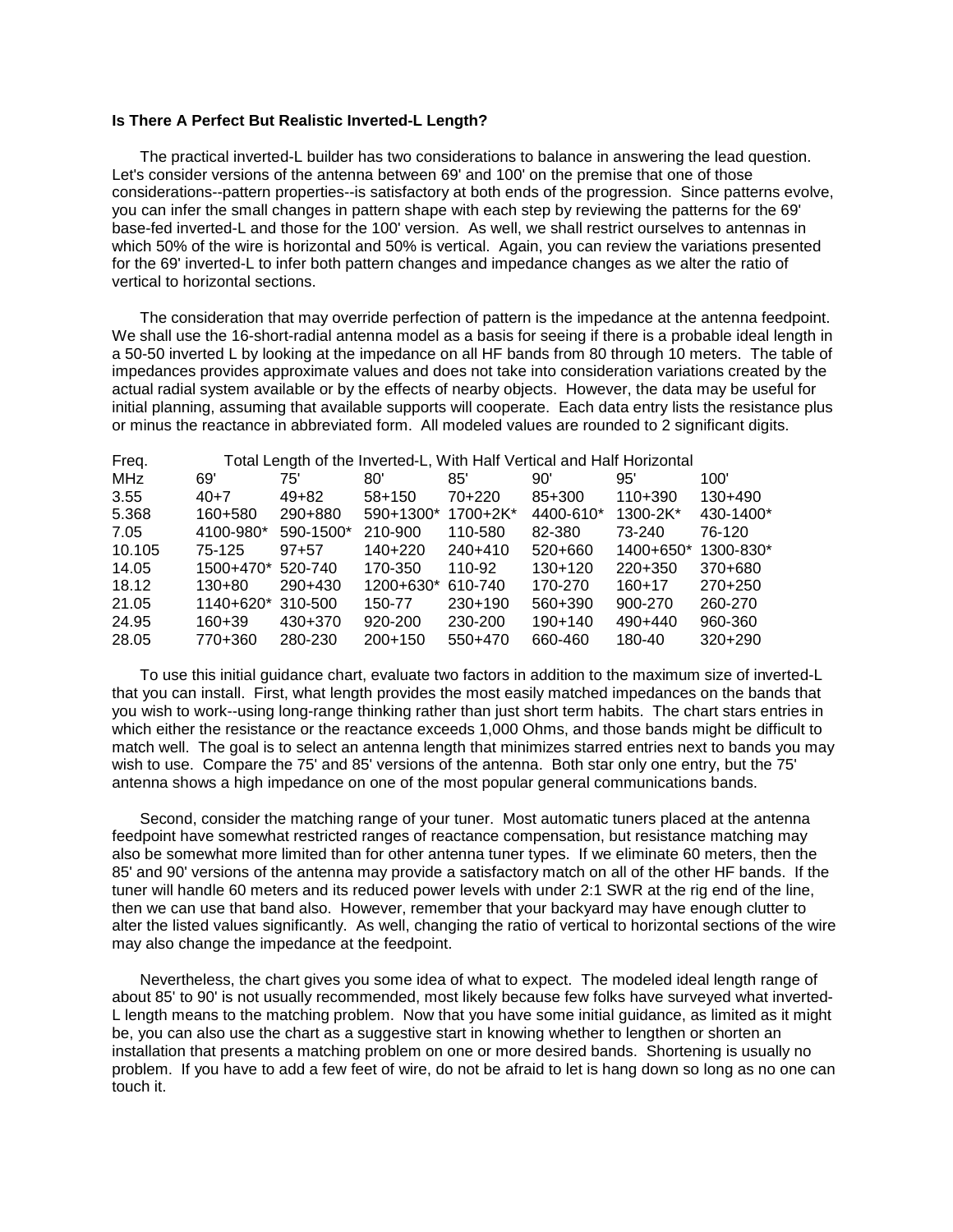# **The Base-Fed Sloping Wire**

We covered the center-fed sloping doublet earlier because, like the inverted-L doublet, it included both vertical and horizontal components in the formation of its total patterns on each band. A sloping base-fed wire shares that property with base-fed inverted-Ls, so we should briefly check out its potential performance. Let's use a 69' wire sloping at an angle of 45 degrees. In all patterns, the wire will extend from the pattern upward on the diagrams, just like the horizontal leg of the inverted Ls. The top height of the AWG #12 wire will be at 48.8' above ground. **Fig. 23** shows the patterns that go with the tabular data.

| Frequency  | Maximum Gain Angles |                 | Vertical Beam- | Gain   | Impedance      |
|------------|---------------------|-----------------|----------------|--------|----------------|
| <b>MHz</b> | Azimuth (deg)       | Elevation (deg) | Width (deg)    | dBi    | R+/-jX Ohms    |
| 3.55       | 270                 | 30              | 63             | $-1.4$ | $46 + j 18$    |
| 5.368      | 226                 | 35              | 108            | $-0.0$ | $230 + j630$   |
| 7.05       | 203                 | 46^             | 150            | 1.4    | 2100 - j 1500  |
| 10.105     | 2                   | 40              | 65             | 2.9    | 70 - j 80      |
| 14.05      | 32                  | 23              | 116            | 2.5    | 2200 - j 620   |
| 18.12      | 47                  | 19              | 109            | 2.9    | $110 + j 130$  |
| 21.05      | 53                  | 16              | 61             | 3.3    | $1800 + j 190$ |
| 24.95      | 66                  | $14*$           | 25             | 3.7    | $110 + j 100$  |
| 28.05      | 71                  | $12*$           | 25             | 3.9    | $1400 + j520$  |



Maximum Gain Azimuth Patterns: 69' Base-Fed Sloping Wire With 16 Short Radials 45-Degree Slope, Top Height 48.8' Over Average Ground

**Fig. 23** 

The sloping wire is similar in performance to, but not just like, the corresponding inverted-L. On the lowest 2 bands, performance is as good as, if not a tiny bit better than, the L. However, all of the gain values from 40 meters through 10 meters are lower than the L values by a noticeable amount, that is, by 2 dB or more. Most of the gain reduction stems from the very wide vertical beamwidths. Even though the elevation angle of maximum gain is low, the gain remains considerable even at high angles well above normal skip angles on each band. On 12 and 10 meters, there is a high-angle lobe that is stronger than the low-angle lobe listed.

As a consequence, a true inverted-L is more likely to give satisfactory performance than the sloping wire. However, where there is only 1 high support, the sloping wire will provide communications across most of the horizon. As well, for emergency communications work in the HF region, the sloping base-fed wire is a proven performer, and one that you can easily replace should it break due to weather conditions.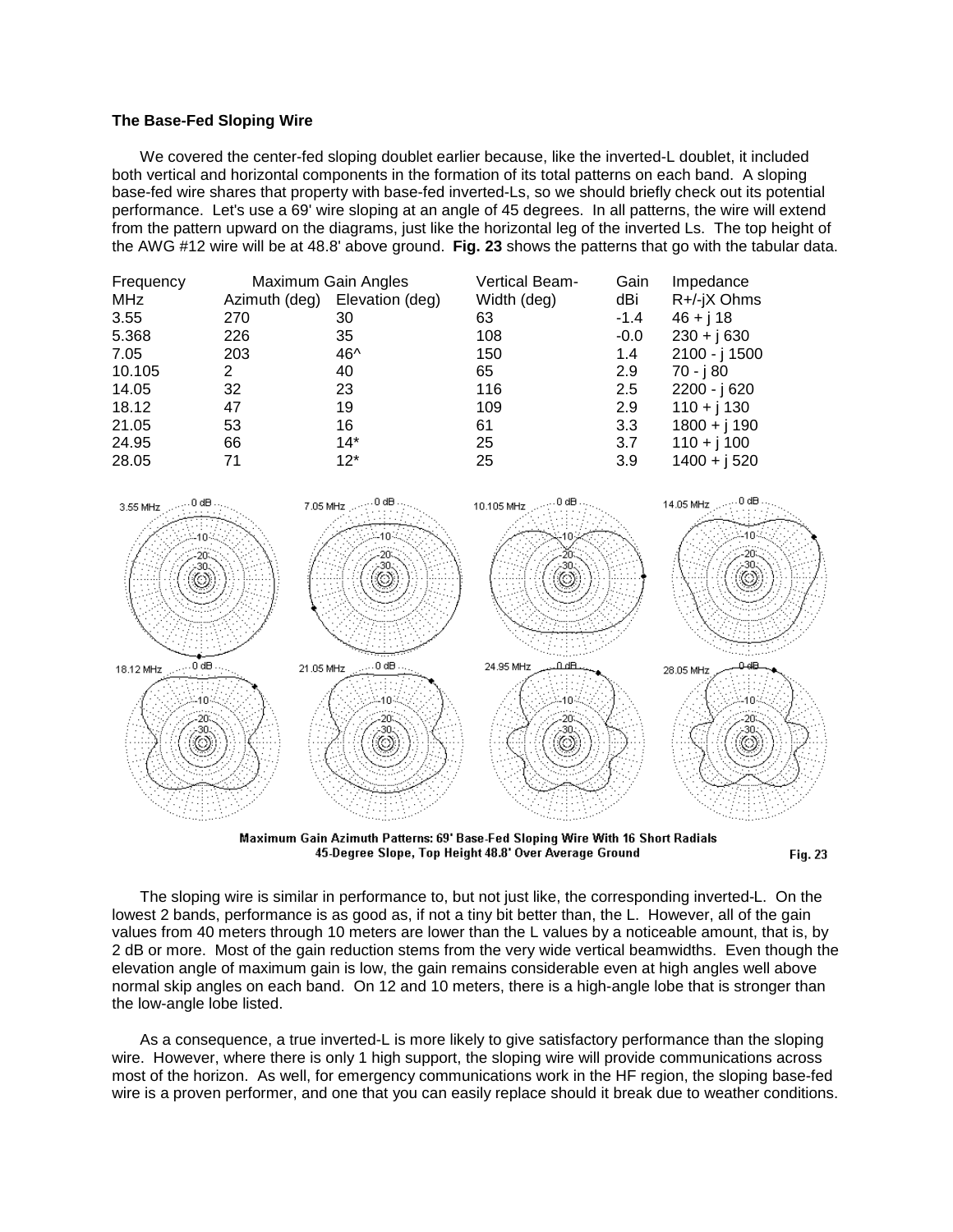## **Some Notes on Building an Inverted-L**

The performance of an inverted-L or its sloping cousin will depend as much upon using sound mechanical and electrical installation techniques as upon the wire itself. Therefore, in our effort to straighten out the inverted-L, we should close with a potpourri of building ideas. Not all of them will apply to a given backyard or field situation, but the general principles involved will trigger more specific ideas for actual antenna sites.

Let's begin at the far end of the antenna, the elevated wire end that is common to both an inverted-L and a sloping wire. **Fig. 24** encapsulates a number of sound practices for both temporary and permanent installations.



Some Ideas for the Far End of the Inverted-L

In the field, throwing a rope over a high and handy limb is a time-proven method of securing a wire end. The rope should be both UV and abrasion resistant, or else it requires replacement after every few field exercises. Since these antennas are useful for HF emergency communications, it never pays to use cheap materials that fail in the midst of public service activity. Of course, with this end of the antenna and all other parts, inspection before taking to the field is not merely recommended; it is mandatory.

You may secure the lower end of the rope by several wraps round the tree or with a weight. If you use a counter-weight, be certain that it is low to the ground for safety. With a long-term (sometimes miscalled a permanent) installation, a boat or pick-up truck cleat is a superior way to lock down the extension tope to the wire and the insulator. In long-term installations, an insulator usually provides smoother surfaces around which to wrap the wire on one side and the rope on the other, thereby reducing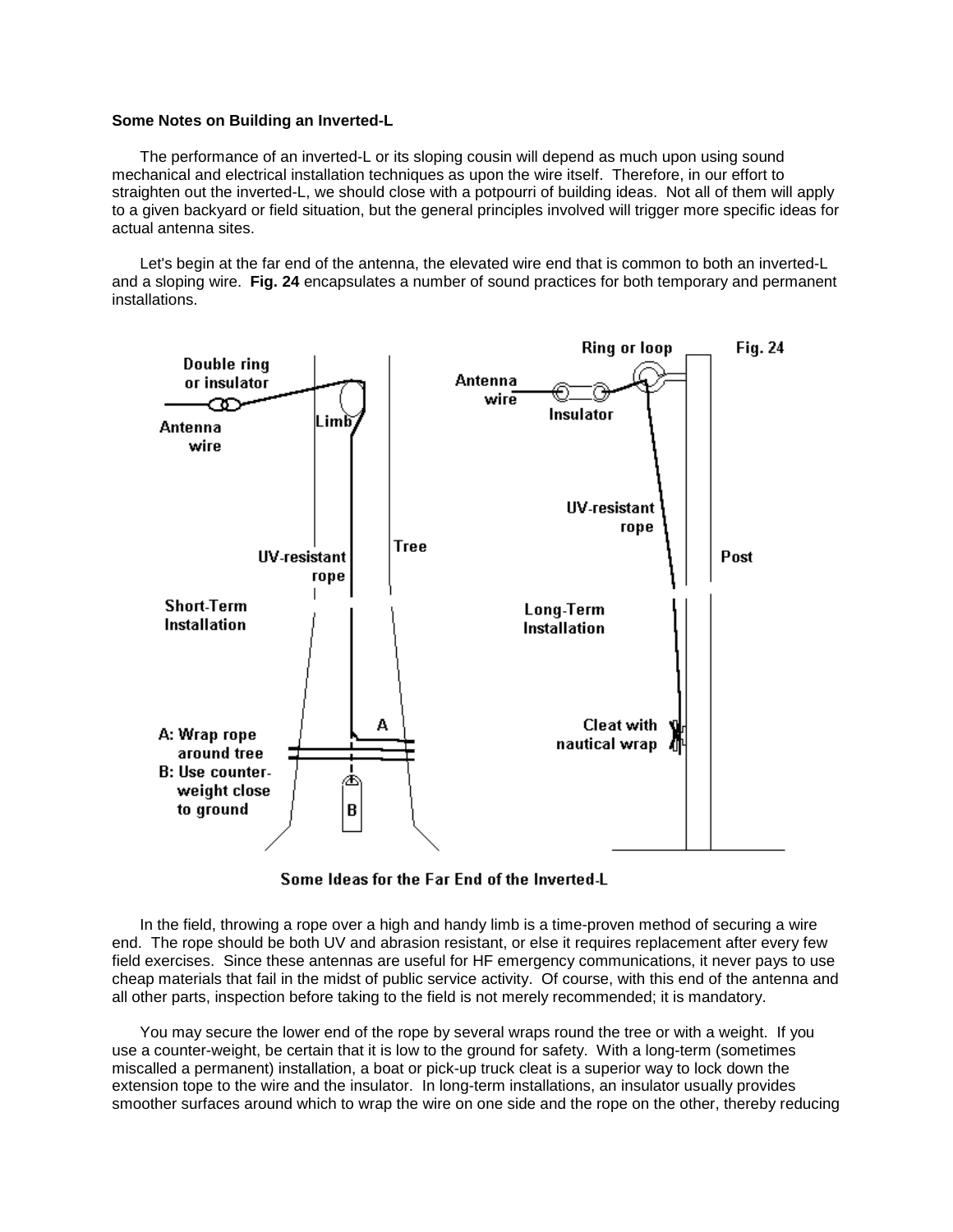the chance of cutting the rope with the wire as the two bounce in the breezes. Use a nautical wrap around the cleat for a no-knot, secure, termination.

The near end of an inverted-L presents the builder with the greatest challenges. **Fig. 25** shows some ways to achieve a satisfactory installation of the vertical wire. First and foremost on the list of necessities is to set the vertical wire as far from any vertical support or other object as possible. Tree trunks and house sides will change conductivity with the weather and the season, and houses have all manner of hidden metal in their walls. The sketch shows the vertical wire spaced many feet from a tree trunk. Increase that spacing if you use a tower or a house as the support. If the vertical portion of the antenna does little other than to irradiate a tree trunk or house wiring, the antenna performance will range from poor to pathetic.



## Some Ideas for the Near End of the Inverted-L

At the upper end, the antenna wire will make a right-angle turn. Support it with a non-conductive ring. Do not use a metal ring, and do not drape the wire directly over a limb or other support. Trees and other wood supports are not true insulators. At best, they are semi-conductors capable of dissipating a good bit of power over their surfaces. Even in the 1920s, amateurs used wood insulators only after soaking them in boiling paraffin. Since that practice is not applicable to a limb that is still on the tree, some variant of the rope and ring system is necessary for proper support of the L. At the base, you may use either the field or long-term techniques of **Fig. 24** to secure the rope.

For a center-fed inverted-L doublet, replace the suspended ring with an insulator or a commercial doublet centerpiece designed for use with parallel feedline (either ladder line or vinyl-covered transmission line). Use care to design the center support of the junction of transmission line and antenna wire for the type of support that you will use. A tree limb will require a flexible support. However, if you use a tall wooden post or similar structure, then you may wish to devise a more rigid extension to the doublet center insulator to reduce movement. Parallel feedlines show their greatest weakness where they emerge from the junction fixture. 24-hour a day wind movement will gradually flex the wires to the breaking point.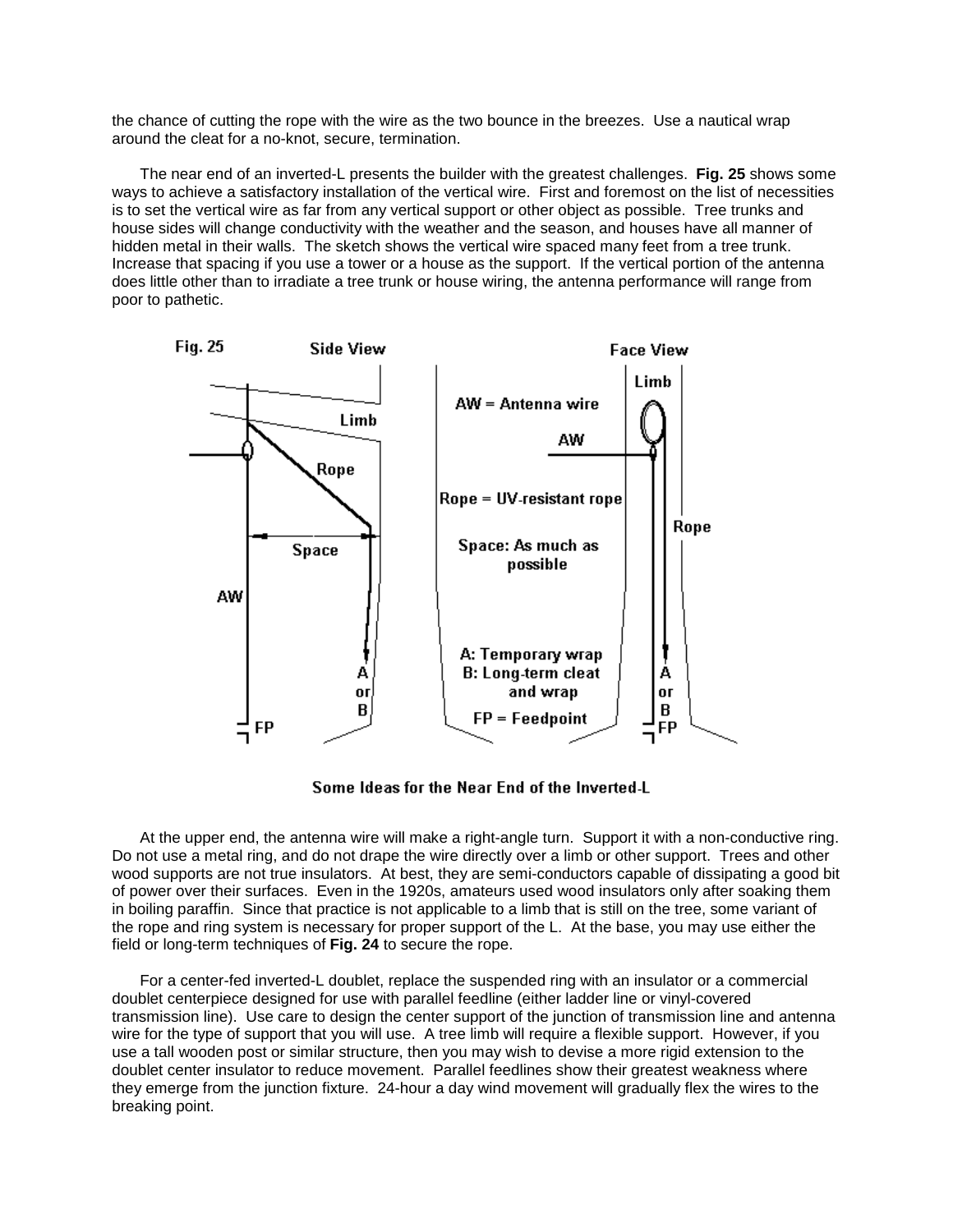**Fig. 25** does not show any particular means of mechanically terminating the lower end of a sloping or vertical wire. The base-fed and center-fed terminations require different treatments. **Fig. 26** is only a starter set of ideas, designed to show what is necessary by way of installation, but not necessarily what specific hardware you will need. What both systems have in common is the need to pin down the end of the vertical assembly without creating so much tension that the system breaks in the middle or at the far end.



With the base-fed inverted-L, the wire descends all of the way to near-ground level. Even in a field operation, do not connect it directly to an ATU terminal. The diagram shows a non-conductive plate with terminals. On one side, the terminal connects to a ground stake or rod, and to that rod, we connect the radials. The other terminal secures the antenna wire. Then, leads from the ATU connect with no stress to the plate terminals. In permanent installations, waterproof all connections. In fact, consider adding a secondary weatherproof housing to the commercial remote antenna tuner as an added layer of protection. Do not place the ATU directly on the ground. In fact, keep it above the level of water that even the worst yard flooding might produce.

The center-fed doublet requires an extension rope (and insulator) between the wire and a ground anchor. Unless the installation is very heavy or undergoes extreme stresses, a guy-wire screw anchor is usually not necessary. There are pet chain anchors that will secure AWG #12 wire and rope ends quite well. However, be certain that the device is non-rusting.

The diagram lists a height of 8' to 10' as the distance between the ground and the element end. A better way to determine the minimum height above ground for the antenna wire end is to consider the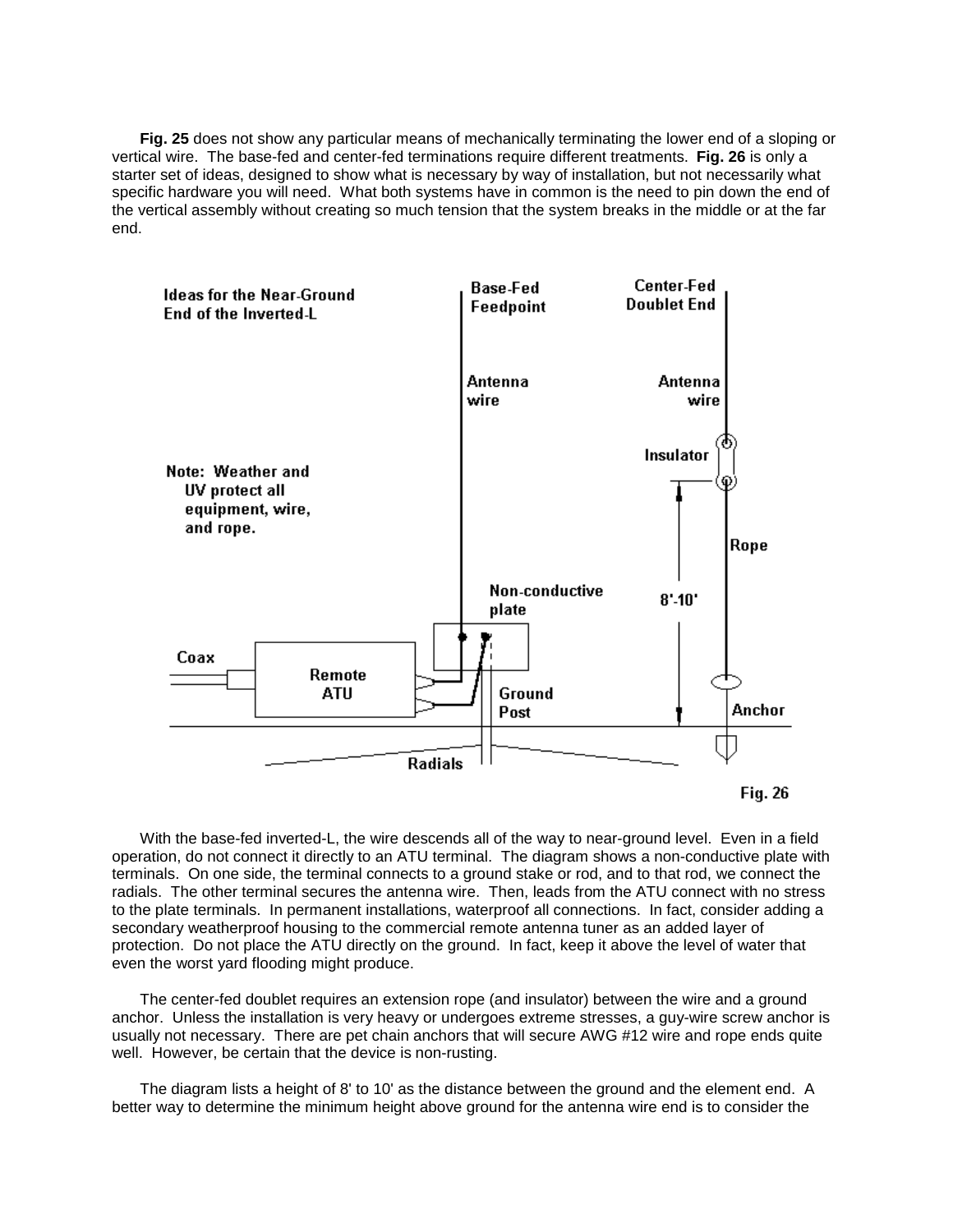highest level a family member or visitor (or pet) might jump (with arms extended) and then add 2' to that level. The goal is to ensure that no one can reach the wire under any normal circumstance. Doublet wire ends can carry considerable voltage, even at low power levels. Safety is the first concern in all antenna installations.

The base-fed inverted-L is not amenable to the safety height that we can build into the center-fed inverted-L. Therefore, we must take other steps to keep family members, pets, and visitors from accidental contact with antenna wires and terminals. **Fig. 27** shows essentially a 2-tier safety arrangement for the casual backyard installation.





The first line of safety defense consists of a non-conductive tube placed over the wire and extending high enough that no one can jump and touch the wire emerging from it. For HF, rigid PVC drainage pipe is usable by cutting a slot along the ATU side to pass the leads from the tuner. The plate and the ground rod go inside the tube. Less rigid but equally usable are section of ABS or similar drainage pipes designed to carry downspout water away from a house. By lightly sanding the surface of either type of protective pipe, you may prime and paint the pipe to a yard-compatible color, so long as you use a paint with no metallic content. Note that this first line of defense also contains a safety cover for the ATU to prevent unwanted contact. This same cover may also act as the recommended secondary weatherproof shield for the unit.

The second line of defense consists of a non-conductive fence, such as a set of PVC or similar pickets. This fence adds a radius of a few feet from the central tube and tuner (if the antenna is basefed). Adding a flowerbed inside the fence but away from the antenna itself further discourages the inquisitive from entering the area just to see what the end of an antenna really feels like. Similar techniques have long been used around the bases of towers to discourage potential climbers.

In the field, you are unlikely to use any of these safety measures. However, do not presume that everyone at the site will be on the watch for your antenna wires. Add flags to all wires, and if they slope,